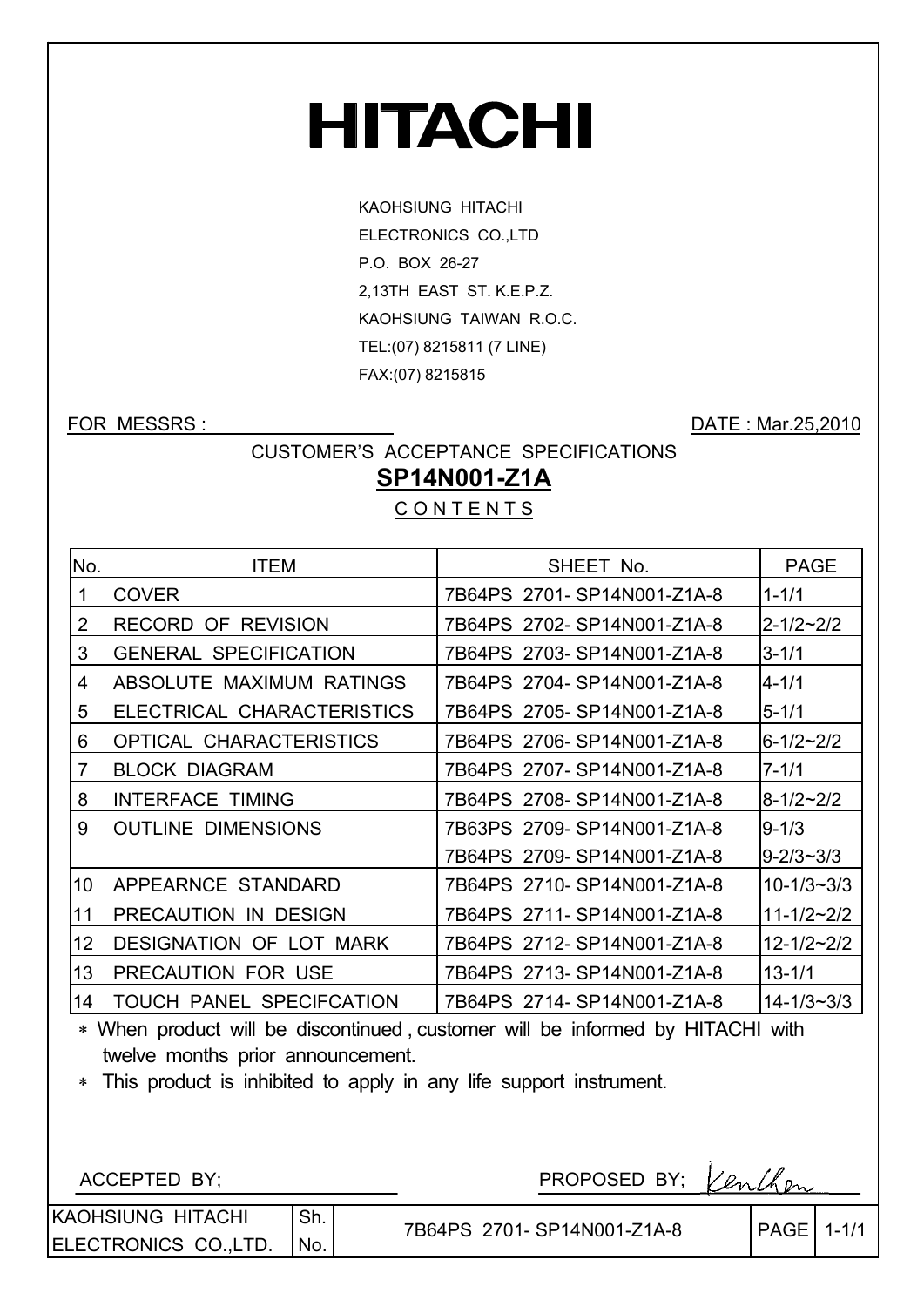# RECORD OF REVISION

| <b>DATE</b>              | SHEET No.                  |      |                                                                 | <b>SUMMARY</b> |         |  |                                                                   |                       |             |           |
|--------------------------|----------------------------|------|-----------------------------------------------------------------|----------------|---------|--|-------------------------------------------------------------------|-----------------------|-------------|-----------|
| Sep.05,'01               | 7B64PS 2703-               |      | Changed:                                                        |                |         |  |                                                                   |                       |             |           |
|                          | SP14N001-Z1A-2             |      |                                                                 |                |         |  | Outer dimensions $159.4(W)$ mm x $101.0(H)$ mm x12.4(D) mm        |                       |             |           |
|                          | PAGE 3-1/1                 |      |                                                                 |                |         |  | $(max.)\rightarrow 159.4(W)$ mm x 101.0(H) mm x 12.8(D) mm(max.)  |                       |             |           |
|                          | 7B64PS 2709-               |      | Changed:                                                        |                |         |  |                                                                   |                       |             |           |
|                          | SP14N001-Z1A-2             |      | T/P Outline $136.7 \rightarrow 142.0$ , $79.1 \rightarrow 87.0$ |                |         |  |                                                                   |                       |             |           |
|                          | PAGE 9-1/3<br>7B64PS 2709- |      |                                                                 |                |         |  |                                                                   |                       |             |           |
|                          | SP14N001-Z1A-2             |      | Changed:<br><b>CN1:Pin functions</b>                            |                |         |  |                                                                   |                       |             |           |
|                          | PAGE 9-3/3                 |      | Connector:Molex/52103-2617→Molex/52207-2690                     |                |         |  |                                                                   |                       |             |           |
| Nov.27,'01               | 7B64PS 2709-               |      | Changed:                                                        |                |         |  |                                                                   |                       |             |           |
|                          | SP14N001-Z1A-3             |      |                                                                 |                |         |  | CN1 Pin direction No.1 $\rightarrow$ 26 ; 26 $\rightarrow$ 1      |                       |             |           |
|                          | PAGE 9-1/3                 |      |                                                                 |                |         |  |                                                                   |                       |             |           |
| Apr. 14, '04             | 7B63PS 2709-               |      | Changed:                                                        |                |         |  |                                                                   |                       |             |           |
|                          | SP14N001-Z1A-4             |      |                                                                 |                |         |  | Revised: CFL Cable length $(50) \rightarrow (56)$                 |                       |             |           |
|                          | PAGE 9-1/3                 |      |                                                                 |                |         |  |                                                                   |                       |             |           |
| May.28, '07              | 7B64PS 2709-               |      | 9.3 Internal Pin Connection                                     |                |         |  |                                                                   |                       |             |           |
|                          | SP14N001-Z1A-5             |      | Changed:                                                        |                |         |  |                                                                   |                       |             |           |
|                          | Page 9-3/3                 |      |                                                                 |                |         |  | CFL $1/F$ : Mitsumi M63M83 - 04 $\rightarrow$ JAE IL-G-4S-S3C2-SA |                       |             |           |
|                          | 7B64PS 2712-               |      |                                                                 |                |         |  | 12. DESIGNATION OF LOT MARK                                       |                       |             |           |
|                          | SP14N001-Z1A-5             |      | Added                                                           |                |         |  |                                                                   |                       |             |           |
|                          | Page 12-1/1                |      |                                                                 |                | REV No. |  | <b>ITEM</b>                                                       |                       | LOT No.     |           |
|                          |                            |      |                                                                 |                |         |  | CFL I/F Connector:                                                |                       |             |           |
|                          |                            |      |                                                                 |                |         |  | Mitsumi M63M83 - 04                                               |                       |             |           |
|                          |                            |      |                                                                 |                |         |  | <b>CFL I/F Connector:</b>                                         |                       |             |           |
|                          |                            |      |                                                                 |                | A       |  | JAE IL-G-4S-S3C2-SA                                               |                       | 7102T       |           |
|                          |                            |      |                                                                 |                |         |  |                                                                   |                       |             |           |
|                          | May.13,'08 7B64PS 2714-    |      |                                                                 |                |         |  | <b>14.1.2 OPERATING CONDITIONS</b>                                |                       |             |           |
|                          | SP14N001-Z1A-6             |      | Changed:                                                        |                |         |  |                                                                   |                       |             |           |
|                          | PAGE 14-1/3                |      |                                                                 | <b>ITEM</b>    |         |  |                                                                   | <b>SPECIFICATIONS</b> |             |           |
|                          |                            |      | <b>Actuation Force</b>                                          |                |         |  |                                                                   | $(10 - 50g)$          |             |           |
|                          |                            |      |                                                                 |                |         |  |                                                                   |                       |             |           |
|                          |                            |      |                                                                 | <b>ITEM</b>    |         |  |                                                                   | <b>SPECIFICATIONS</b> |             |           |
|                          |                            |      | <b>Actuation Force</b>                                          |                |         |  |                                                                   | 1.2N max.             |             |           |
|                          |                            |      |                                                                 |                |         |  |                                                                   |                       |             |           |
|                          |                            |      |                                                                 |                |         |  | 14.2.1 INPUT METHOD & ACTUATION FORCE                             |                       |             |           |
|                          |                            |      | Changed:                                                        |                |         |  |                                                                   |                       |             |           |
|                          |                            |      | <b>INPUT METHOD</b><br><b>ACTUATION FORCE</b><br><b>COMMENT</b> |                |         |  |                                                                   |                       |             |           |
|                          |                            |      | <b>PEN</b><br>$(10 - 50g)$<br>R0.8, Polyacetal pen              |                |         |  |                                                                   |                       |             |           |
|                          |                            |      |                                                                 |                |         |  |                                                                   |                       |             |           |
|                          |                            |      | <b>INPUT METHOD</b><br><b>ACTUATION FORCE</b><br><b>COMMENT</b> |                |         |  |                                                                   |                       |             |           |
|                          |                            |      | <b>PEN</b><br>R0.8, Polyacetal pen<br>1.2N max.                 |                |         |  |                                                                   |                       |             |           |
|                          |                            |      |                                                                 |                |         |  |                                                                   |                       |             |           |
| <b>KAOHSIUNG HITACHI</b> |                            | DATE | Mar.25,'10                                                      |                | Sh.     |  | 7B64PS 2702-SP14N001-Z1A-8                                        |                       | <b>PAGE</b> | $2 - 1/2$ |
|                          | ELECTRONICS CO., LTD.      |      |                                                                 |                | No.     |  |                                                                   |                       |             |           |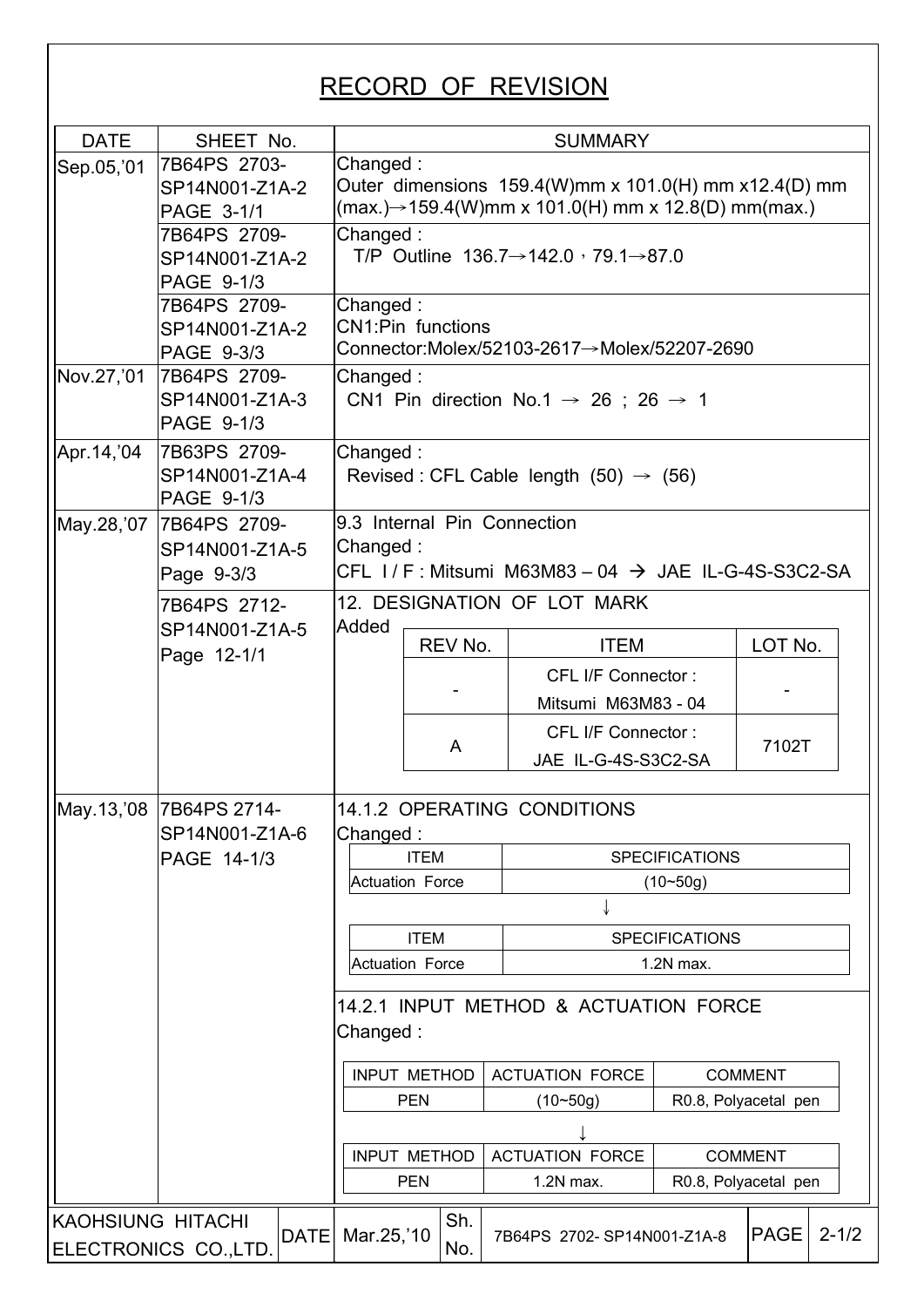| <b>DATE</b>              | SHEET No.            | <b>SUMMARY</b> |                             |  |                                      |                              |      |           |  |
|--------------------------|----------------------|----------------|-----------------------------|--|--------------------------------------|------------------------------|------|-----------|--|
| Sep.11,'09               | 7B64PS 2712-         |                | 12. DESIGNATION OF LOT MARK |  |                                      |                              |      |           |  |
|                          | SP14N001-Z1A-7       | Added          |                             |  |                                      |                              |      |           |  |
|                          | PAGE 12-1/1          |                | REV No.                     |  | <b>ITEM</b>                          | LOT No.                      |      |           |  |
|                          |                      |                | B                           |  | M count IC change                    | $\qquad \qquad \blacksquare$ |      |           |  |
| Mar.25,'10               | 7B64PS 2703-         |                |                             |  | 3. GENERAL SPECIFICATIONS            |                              |      |           |  |
|                          | SP14N001-Z1A-8       | Changed:       |                             |  |                                      |                              |      |           |  |
|                          | Page 3-1/1           |                |                             |  | (12) LCD Controller T6963C / TOSHIBA |                              |      |           |  |
|                          |                      |                |                             |  | T6963C equivalent                    |                              |      |           |  |
|                          | 7B64PS 2712-         |                |                             |  | 12. DESIGNATION OF LOT MARK          |                              |      |           |  |
|                          | SP14N001-Z1A-8       | Added          |                             |  |                                      |                              |      |           |  |
|                          | Page 12-1/1          |                | REV No.                     |  | <b>ITEM</b>                          | <b>NOTE</b>                  |      |           |  |
|                          |                      |                | $\mathsf C$                 |  | Controller IC Change                 | <b>PCN0768</b>               |      |           |  |
|                          |                      |                |                             |  |                                      |                              |      |           |  |
|                          |                      |                |                             |  |                                      |                              |      |           |  |
|                          |                      |                |                             |  |                                      |                              |      |           |  |
|                          |                      |                |                             |  |                                      |                              |      |           |  |
|                          |                      |                |                             |  |                                      |                              |      |           |  |
|                          |                      |                |                             |  |                                      |                              |      |           |  |
|                          |                      |                |                             |  |                                      |                              |      |           |  |
|                          |                      |                |                             |  |                                      |                              |      |           |  |
|                          |                      |                |                             |  |                                      |                              |      |           |  |
|                          |                      |                |                             |  |                                      |                              |      |           |  |
|                          |                      |                |                             |  |                                      |                              |      |           |  |
|                          |                      |                |                             |  |                                      |                              |      |           |  |
|                          |                      |                |                             |  |                                      |                              |      |           |  |
|                          |                      |                |                             |  |                                      |                              |      |           |  |
|                          |                      |                |                             |  |                                      |                              |      |           |  |
|                          |                      |                |                             |  |                                      |                              |      |           |  |
|                          |                      |                |                             |  |                                      |                              |      |           |  |
|                          |                      |                |                             |  |                                      |                              |      |           |  |
|                          |                      |                |                             |  |                                      |                              |      |           |  |
|                          |                      |                |                             |  |                                      |                              |      |           |  |
|                          |                      |                |                             |  |                                      |                              |      |           |  |
|                          |                      |                |                             |  |                                      |                              |      |           |  |
|                          |                      |                |                             |  |                                      |                              |      |           |  |
|                          |                      |                |                             |  |                                      |                              |      |           |  |
|                          |                      |                |                             |  |                                      |                              |      |           |  |
|                          |                      |                |                             |  |                                      |                              |      |           |  |
|                          |                      |                |                             |  |                                      |                              |      |           |  |
|                          |                      |                |                             |  |                                      |                              |      |           |  |
|                          |                      |                |                             |  |                                      |                              |      |           |  |
|                          |                      |                |                             |  |                                      |                              |      |           |  |
| <b>KAOHSIUNG HITACHI</b> | $ \text{DATE} $      | Mar.25,'10     | Sh.                         |  | 7B64PS 2702-SP14N001-Z1A-8           |                              | PAGE | $2 - 2/2$ |  |
|                          | ELECTRONICS CO.,LTD. |                | No.                         |  |                                      |                              |      |           |  |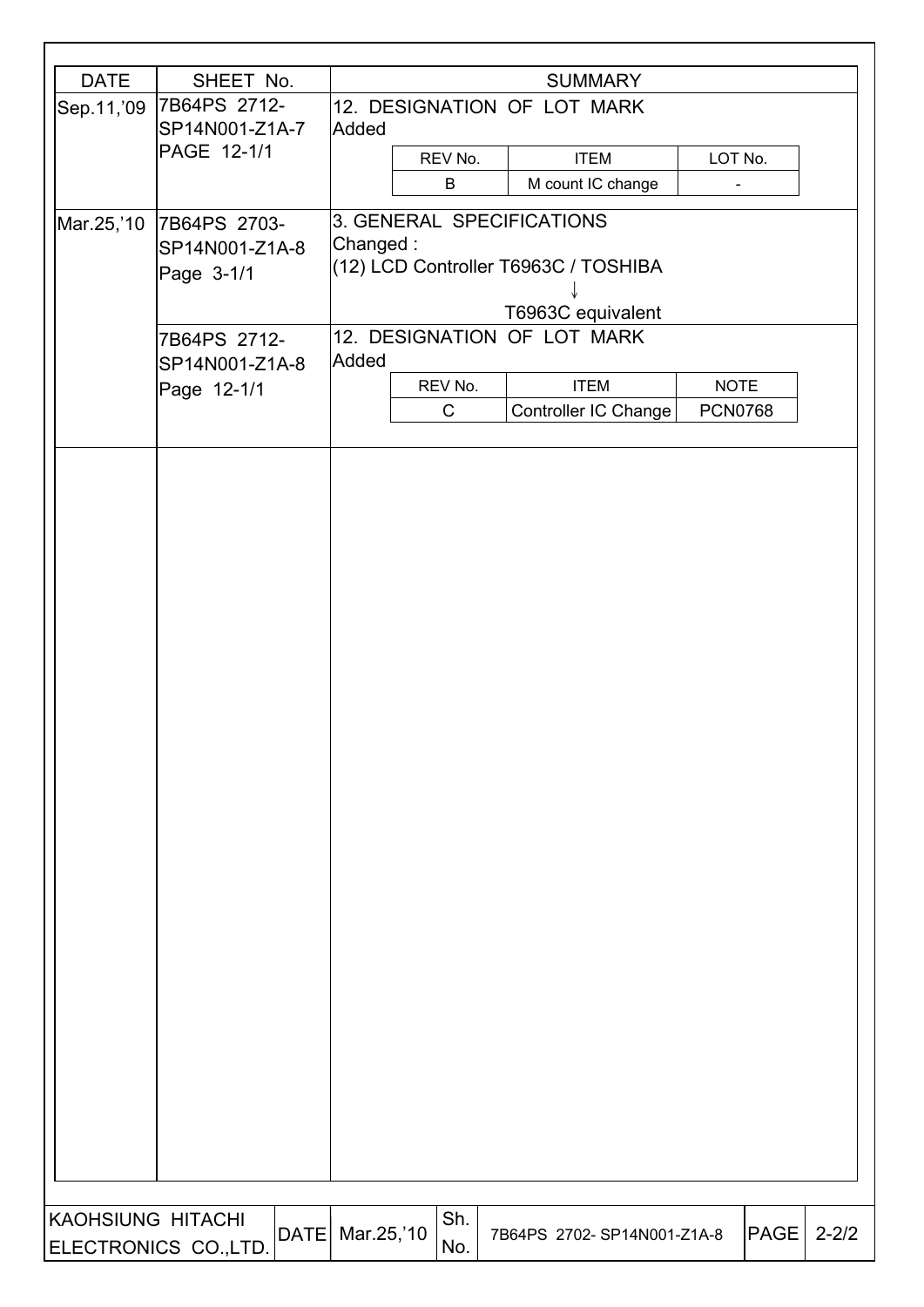# 3. GENERAL SPECIFICATIONS

 $\overline{\phantom{a}}$ 

| (1)  | Part Name                | SP14N001-Z1A                              |
|------|--------------------------|-------------------------------------------|
| (2)  | <b>Outer Dimensions</b>  | 159.4(W)mm x 101.0(H)mm x 12.8(D)mm(max.) |
| (3)  | Effective Display Area   | 123 mm min. $x$ 68 mm min.                |
| (4)  | Dot Size                 | $0.48(W)$ min. x $0.48(H)$ min.           |
| (5)  | Dot Pitch                | $0.50(W)$ mm x $0.50(H)$ mm               |
| (6)  | Dot Number (Resolution)  | 240 (W) x 128 (H)                         |
| (7)  | Duty Ratio               | 1/128                                     |
| (8)  | LCD Type                 | Transmissive type F-STN                   |
|      |                          | With glare type upper polarizer           |
| (9)  | <b>Viewing Direction</b> | 6 O'clock                                 |
|      | (10) Back Light Type     | Cold cathode fluorescent lamp.            |
| (11) | Touch Panel              | Analog resistive                          |
|      |                          | Transparency $: 76\%$ min.                |
|      |                          | Surface type $:$ anti-glare               |
| (12) | <b>LCD Controller</b>    | T6963C equivalent                         |

| KAOHSIUNG HITACHI    | DATE  Mar.25,'10 | 'Sh. | 7B64PS 2703-SP14N001-Z1A-8 | PAGE | $3 - 1/1$ |
|----------------------|------------------|------|----------------------------|------|-----------|
| ELECTRONICS CO.,LTD. |                  | 'No. |                            |      |           |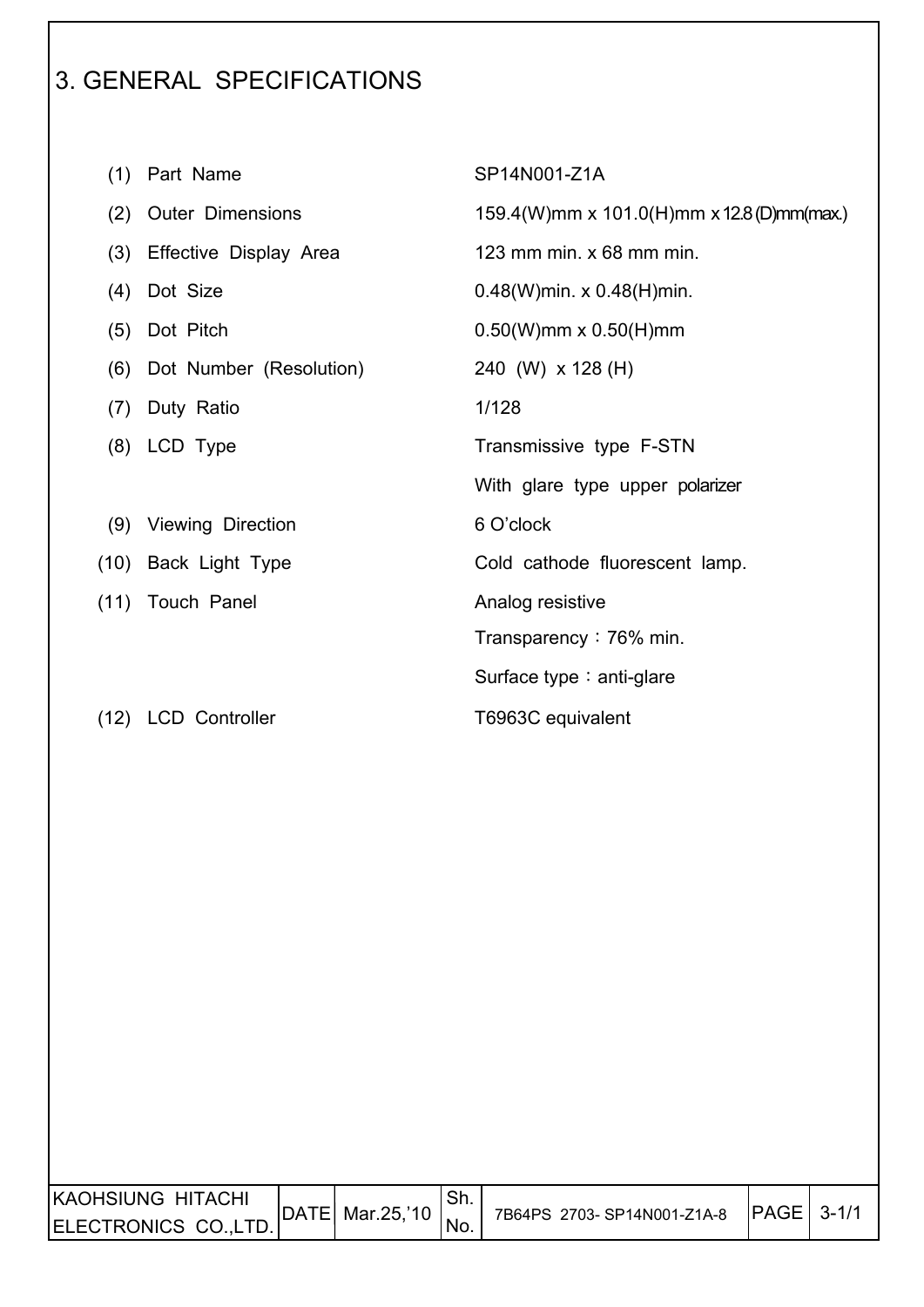# 4. ABSOLUTE MAXIMUM RATINGS

| 4.1 ELECTRICAL ABSOLUTE MAXIMUM RATINGS. | VSS=0V:STANDARD   |        |           |              |                 |
|------------------------------------------|-------------------|--------|-----------|--------------|-----------------|
| ITEM                                     | MIN.              | MAX.   |           | UNIT COMMENT |                 |
| Power Supply For Logic                   | <b>VDD-VSS</b>    | 0      | 7.0       |              |                 |
| Input Voltage                            | Vi                | $-0.3$ | $VDD+0.3$ | V            |                 |
| Input Current                            |                   |        |           | A            |                 |
| Static Electricity                       | VESD <sub>0</sub> |        | ±100      | V            | (Note $1,2,3$ ) |
|                                          | VESD1             |        | ±10       | <b>KV</b>    | (Note $1,2,4$ ) |

Note 1 : Make certain you are grounded when handling LCM.

Note 2 : Energy storage capacitance 200pF, discharge resistance  $250\Omega$ Ta= $25^\circ$ C, 60%RH.

Note 3 : Contact discharge to I/F connector pins.

Note 4 : Contact discharge to front metal bezel.

#### 4.2 ENVIRONMENTAL ABSOLUTE MAXIMUM RATINGS.

| <b>ITEM</b>         |                 | <b>OPERATING</b>      |                  | <b>STORAGE</b>        | <b>COMMENT</b>        |
|---------------------|-----------------|-----------------------|------------------|-----------------------|-----------------------|
|                     | MIN.            | MAX.                  | MIN.             | MAX.                  |                       |
| Ambient Temperature | $-10^{\circ}$ C | $60^{\circ}$ C        | -20 $^{\circ}$ C | $70^{\circ}$ C        | (Note $2,3,8$ )       |
| Humidity            |                 | (Note 1)              |                  | (Note 1)              | Without condensation  |
|                     |                 | 12.45m/s <sup>2</sup> |                  | 11.76 $m/s^2$         |                       |
| <b>Vibration</b>    |                 | (0.25G)               |                  | (1.2G)                | (Note 4)              |
|                     |                 |                       |                  | (Note 5)              | 1 hour max.           |
|                     |                 | $29.4 \text{m/s}^2$   |                  | 490.0m/s <sup>2</sup> |                       |
| Shock               |                 | (3 G)                 |                  | (50 G)                | <b>XYZ</b> directions |
|                     |                 |                       |                  | (Note 5)              |                       |
| Corrosive Gas       | Not Acceptable  |                       | Not Acceptable   |                       |                       |

Note 1 : Ta $\leq$ 40°C : 85%RH max.

 $Ta > 40^{\circ}$  : Absolute humidity must be lower.

Than the humidity of 85%RH at  $40^{\circ}$ C

Note 2 : Ta at -20°C -----< 48h, at  $60^{\circ}$ C < 168h.

 Note 3 : Background color changes slightly depending on ambient temperature. This phenomenon is reversible.

Note 4 : 5Hz~100Hz (Except resonance frequency)

Note 5 : This module should be operated normally after finishing the test.

Note 6 : When LCM will be operated at  $0^{\circ}$  the life time of CFL will be reduced. Need to make sure of value of the characteristics of inverter. Also the response time at  $0^{\circ}$  will be slower.

 Note 7 : There are possibility that color non-uniformity happened while operating at over  $40^{\circ}$ .

Note  $8:0^{\circ}\text{C}$  ~55°C With CFL and touch screen operated.

| IKAOHSIUNG HITACHI   | $ $ DATE   Mar.25,'10 |     |                            | $ PAGE $ 4-1/1 |  |
|----------------------|-----------------------|-----|----------------------------|----------------|--|
| ELECTRONICS CO.,LTD. |                       | No. | 7B64PS 2704-SP14N001-Z1A-8 |                |  |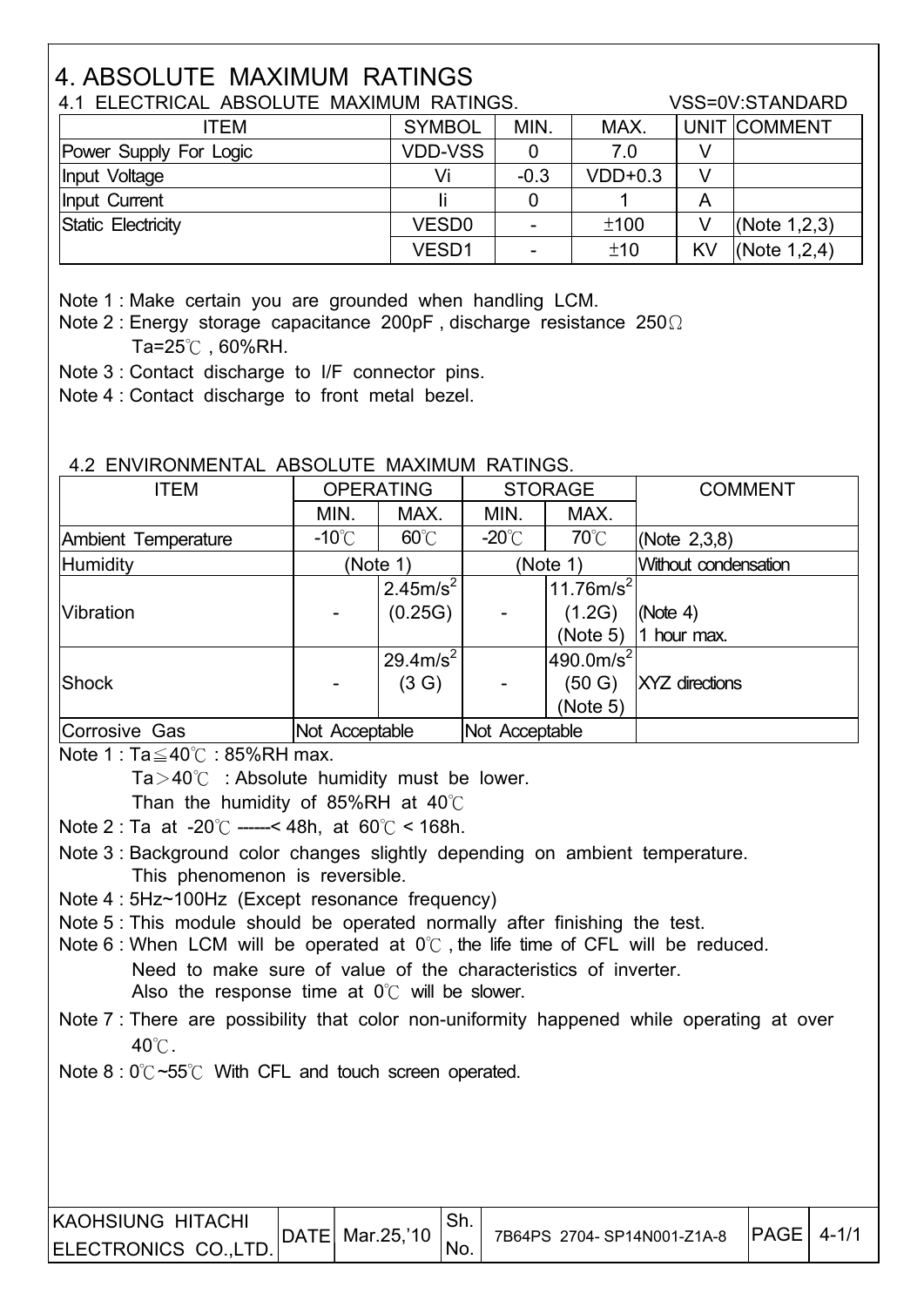#### 5. ELECTRICAL CHARACTERISTICS 5.1 ELECTRICAL CHARACTERISTICS

| ITEM                                       | <b>SYMBOL</b>  | <b>CONDITION</b>                        | MIN.                     | TYP.              | MAX.       | <b>UNIT</b>    |
|--------------------------------------------|----------------|-----------------------------------------|--------------------------|-------------------|------------|----------------|
| Power Supply Voltage                       | <b>VDD-VSS</b> |                                         | (4.75)                   | 5.0               | (5.25)     | V              |
| For Logic                                  |                |                                         |                          |                   |            |                |
| <b>LC Driver Circuit Power</b>             | <b>VEE-VSS</b> |                                         | $\hspace{0.05cm}$        | $-15.0$           |            | $\vee$         |
| Supply Voltage                             |                |                                         |                          |                   |            |                |
| Input Voltage                              | VI             | H LEVEL                                 | 0.8VDD                   |                   | <b>VDD</b> | V              |
|                                            |                | L LEVEL                                 | $\mathbf 0$              | $\qquad \qquad -$ | 0.2VDD     | V              |
| Power Supply Current<br>For Logic (Note 1) | IDD.           | VDD-VSS= 5.0V                           |                          | (11.7)            | (14.0)     | mA             |
| Power Supply Current<br>For Logic (Note 1) | <b>IEE</b>     | $VDD-VSS = 5.0V$                        |                          | (2.5)             | (4.0)      | m <sub>A</sub> |
| Recommended                                | VDD-V0         | Ta= $0^{\circ}$ C, $\phi$ = $0^{\circ}$ |                          | (16.9)            |            | V              |
| LC Driving Voltage (Note 2)                |                | Ta=25°C, $\phi$ = 0°                    |                          | (15.8)            |            | $\vee$         |
|                                            |                | Ta=50°C, $\phi$ = 0°                    | $\overline{\phantom{m}}$ | (15.2)            |            | V              |

Note 1 : VDD-V0=(15.8)V . Ta=25 $\degree$ C

 $\overline{\phantom{a}}$ 

 $\overline{\phantom{a}}$ 

#### 5.2 ELECTRICAL CHARACTERISTICS OF BACKLIGHT

| <b>ITEM</b>                      | <b>SYMBOL</b>  | MIN.   | TYP.                     | MAX.                     | <b>UNIT</b> | <b>NOTE</b>             |
|----------------------------------|----------------|--------|--------------------------|--------------------------|-------------|-------------------------|
| Voltage<br>Lamp                  | VL             |        | (300)                    | $\overline{\phantom{a}}$ | <b>Vrms</b> | Ta=25 $^\circ\!{\rm C}$ |
| Frequency                        | fL             |        | (70)                     | (85)                     | kHz         | Ta=25 $^\circ\!{\rm C}$ |
| Lamp Current                     | IL             | (4)    | (5)                      | (6)                      | mArms       | Ta=25 $^\circ\!{\rm C}$ |
| Starting<br>Discharge<br>Voltage | VS<br>(Note 2) | (1000) | $\overline{\phantom{a}}$ | $\blacksquare$           | <b>Vrms</b> | Ta=25 $\degree$ C       |

 Please certainly inform hitachi before designing lamp drive circuit according to the above specifications.

- Note 1 : Please make sure that your inverter is designed to meet the above specifications.
- Note 2 : Starting discharge voltage is increased when LCM is operating at lower temperature. Please check the characteristics of your inverter before applying to your set.
- Note 3 : Average life time of CFL will be decreased when LCM is operating at lower temperature.
- Note 4 : Under lower driving frequency of an inverter , a backlight system (CFL & CFL reflection sheet) may generate a sound noise.
- Note 5 : When IL is used over 5.5mA , it may cause uneven contrast near CFL location , due to heat dispersion from CFL.

| <b>IKAOHSIUNG HITACHI</b> | DATE  Mar.25,'10 ⊥. |                            | $ PAGE  5-1/$ |  |
|---------------------------|---------------------|----------------------------|---------------|--|
| ELECTRONICS CO., LTD.     |                     | 7B64PS 2705-SP14N001-Z1A-8 |               |  |

Note 2 : Recommended LC driving voltage may fluctuate about  $\pm$ 1.0V by each module. Test pattern is all "Q".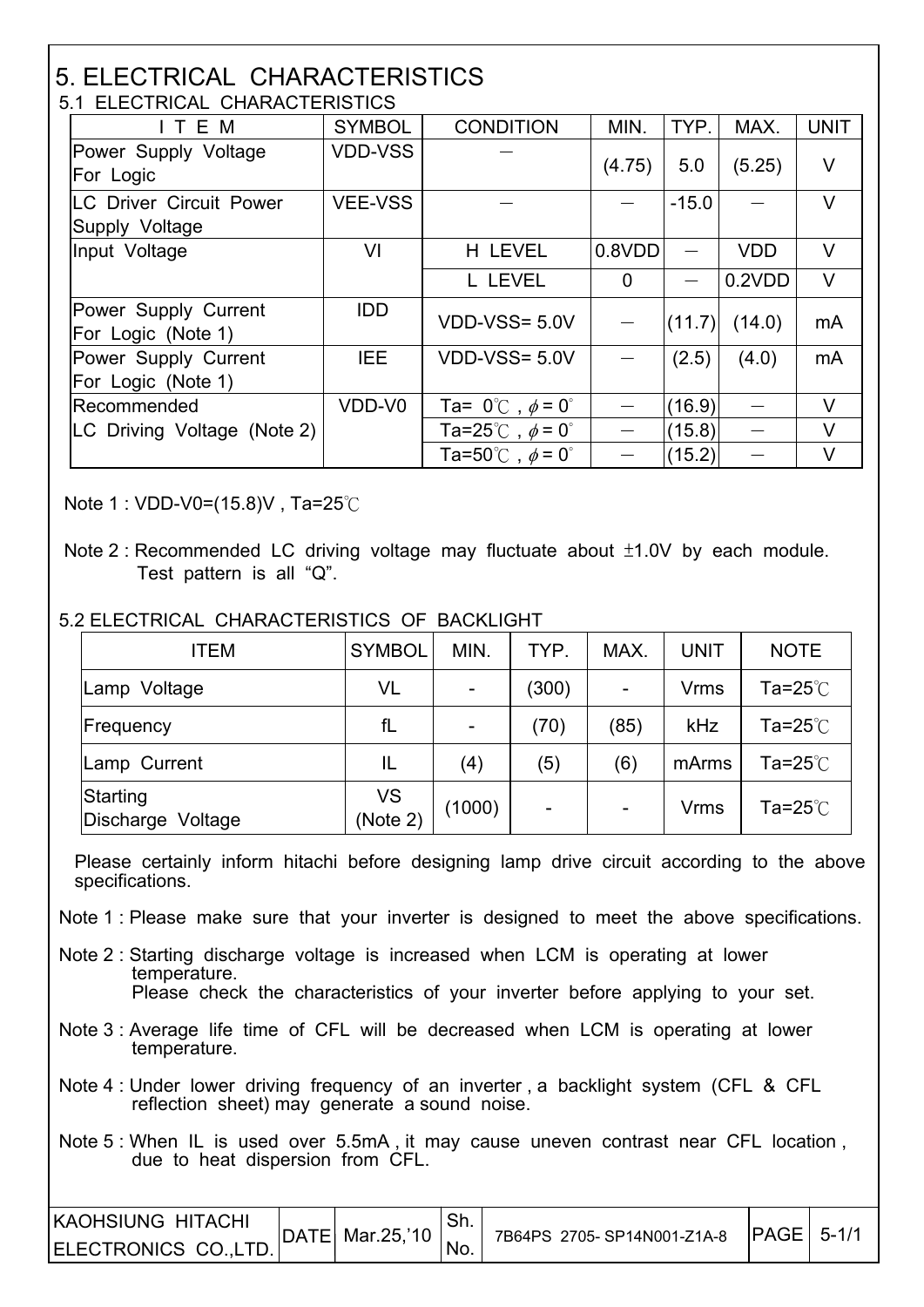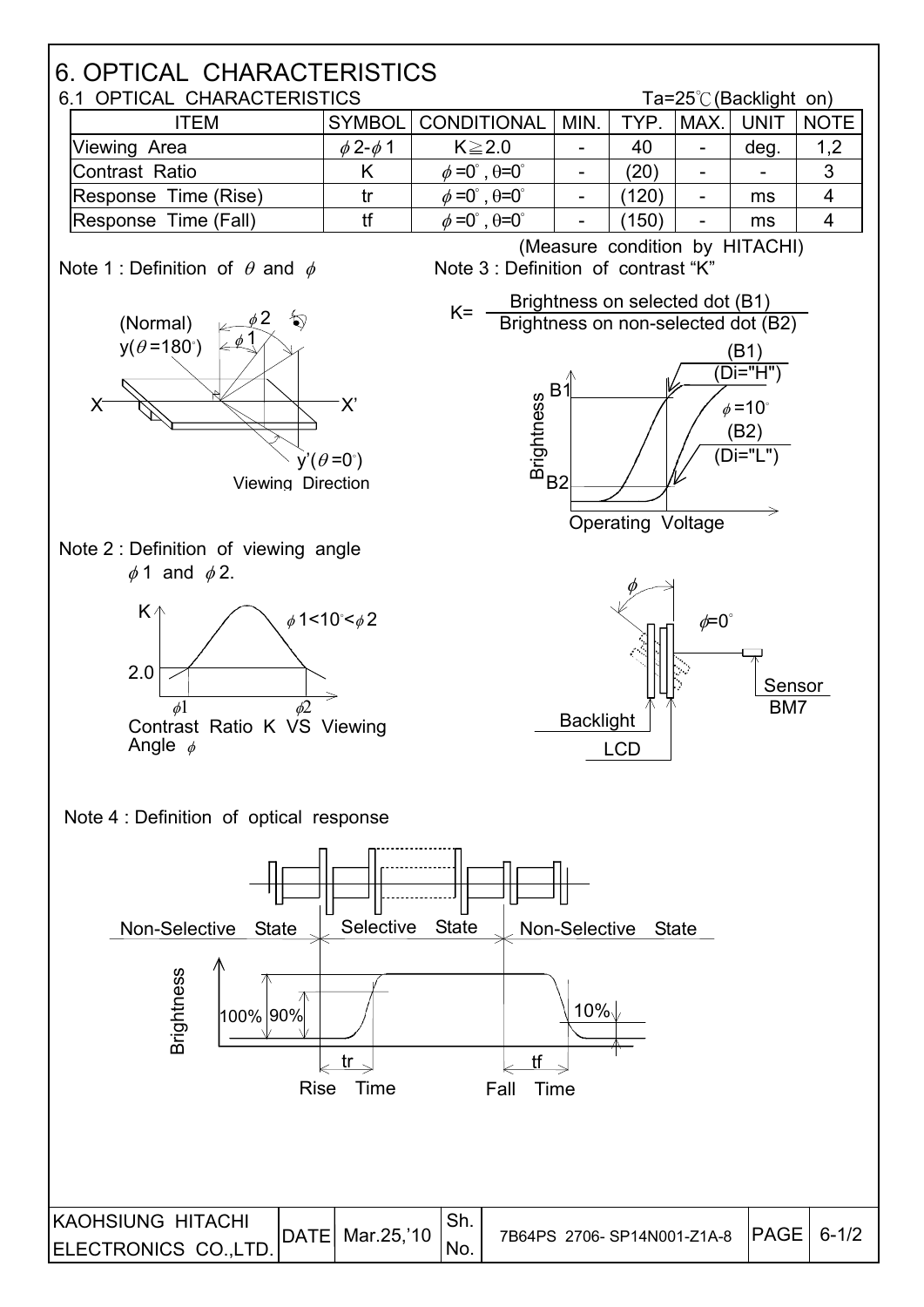#### 6.2 OPTICAL CHARACTERISTICS OF BACKLIGHT

| ITEM                         | MIN.                     | TYP.  | MAX. | <b>UNIT</b>       | <b>NOTE</b>    |
|------------------------------|--------------------------|-------|------|-------------------|----------------|
| <b>Brightness</b>            |                          |       |      | cd/m <sup>2</sup> | $IL = (5mA)$   |
|                              | (91)                     | (114) |      |                   | (Note 1,2)     |
| Rise Time                    |                          |       |      | Minute            | $IL = (5mA)$   |
|                              | -                        | 5     |      |                   | Brightness 80% |
| <b>Brightness Uniformity</b> |                          |       | ±30  | $\%$              | Undermentioned |
|                              | $\overline{\phantom{a}}$ | -     |      |                   | (Note 1,3)     |

CFL : Initial, Ta=25°C, VDD-V0=(15.8)V Display data should be all "ON".

Note 1 : Measurement after 10 minutes of CFL operating.

Note 2 : Brightness control : 100%

Note 3 : Measure of the following 9 places on the display.

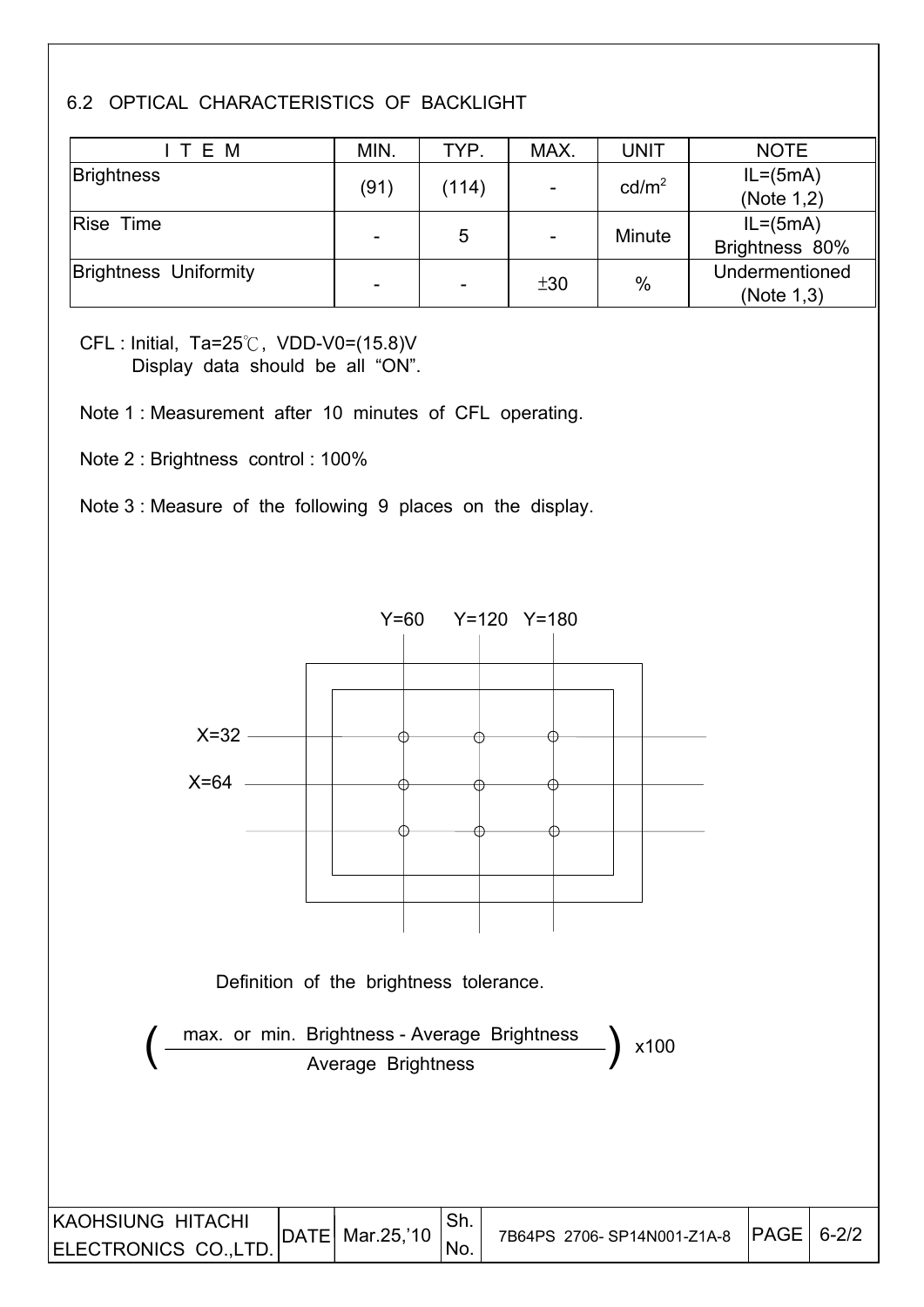# 7. BLOCK DIAGRAM

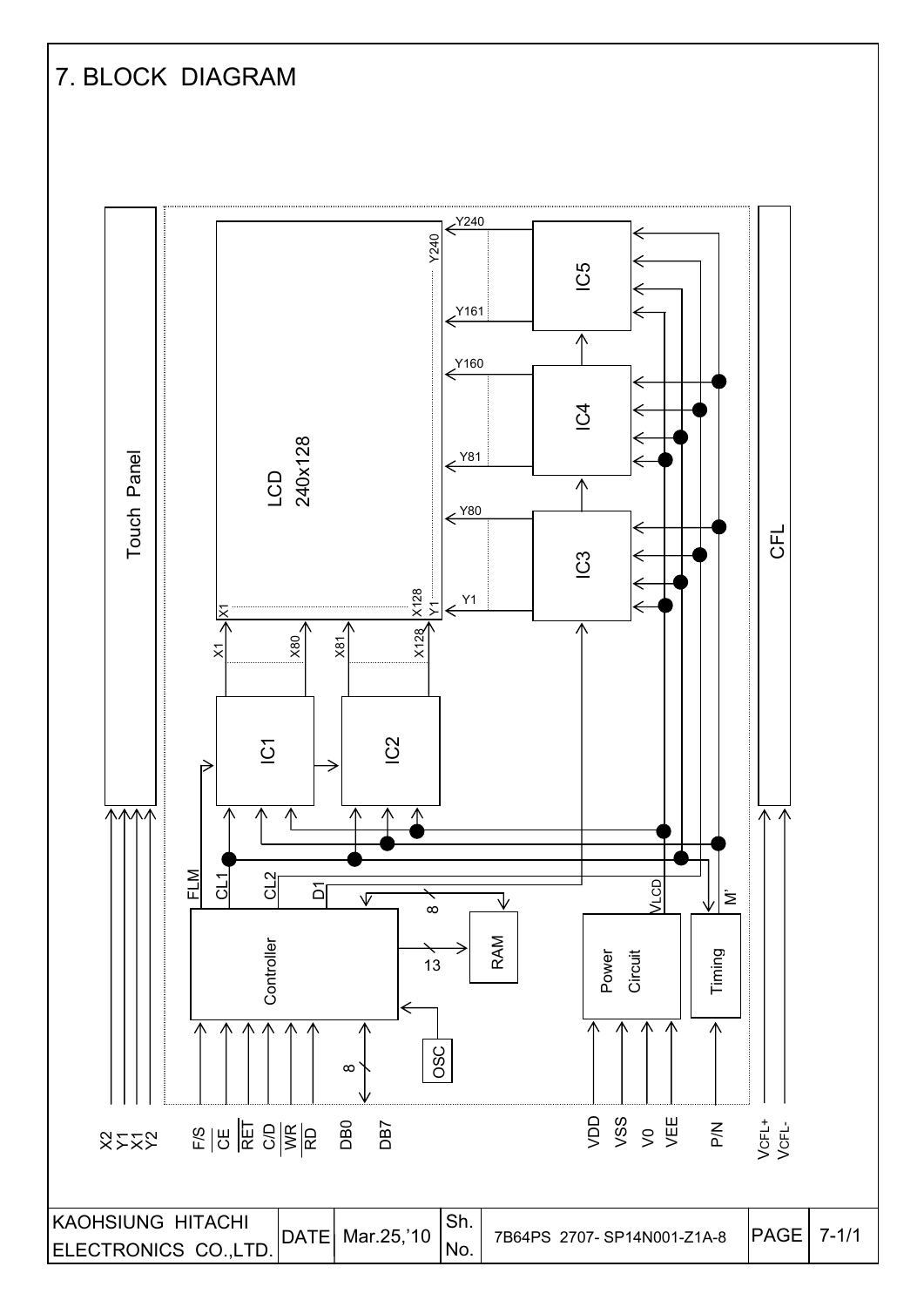#### 8. INTERFACE TIMING 8.1 INTERFACE TIMING

| <b>ITEM</b>            | <b>SYMBOL</b>                                                                     | MIN. | TYP.                     | MAX. | UNIT |
|------------------------|-----------------------------------------------------------------------------------|------|--------------------------|------|------|
| $ C / D$ Setup Time    | tCDS                                                                              | 100  | $\overline{\phantom{a}}$ |      | ns   |
| $ C/D $ Hold Time      | tCHD                                                                              | 10   | $\overline{\phantom{0}}$ |      | ns   |
| CE, RD, WR Pulse Width | $\overline{\mathsf{tCE}}$ , $\overline{\mathsf{tRD}}$ , $\overline{\mathsf{tWR}}$ | 80   | $\overline{\phantom{a}}$ |      | ns   |
| Data Setup Time        | tDS                                                                               | 80   |                          |      | ns   |
| Data Hold Time         | tDH                                                                               | 40   | $\overline{\phantom{a}}$ |      | ns   |
| Access Time            | tACC                                                                              |      | -                        | 150  | ns   |
| Output Hold Time       | tOH                                                                               | 10   | $\overline{\phantom{a}}$ | 50   | ns   |



| IKAOHSIUNG HITACHI   |                   | Sh. |                            | $ PAGE $ 8-1/2 |  |
|----------------------|-------------------|-----|----------------------------|----------------|--|
| ELECTRONICS CO.,LTD. | DATE  Mar.25,'10_ | NO. | 7B64PS 2708-SP14N001-Z1A-8 |                |  |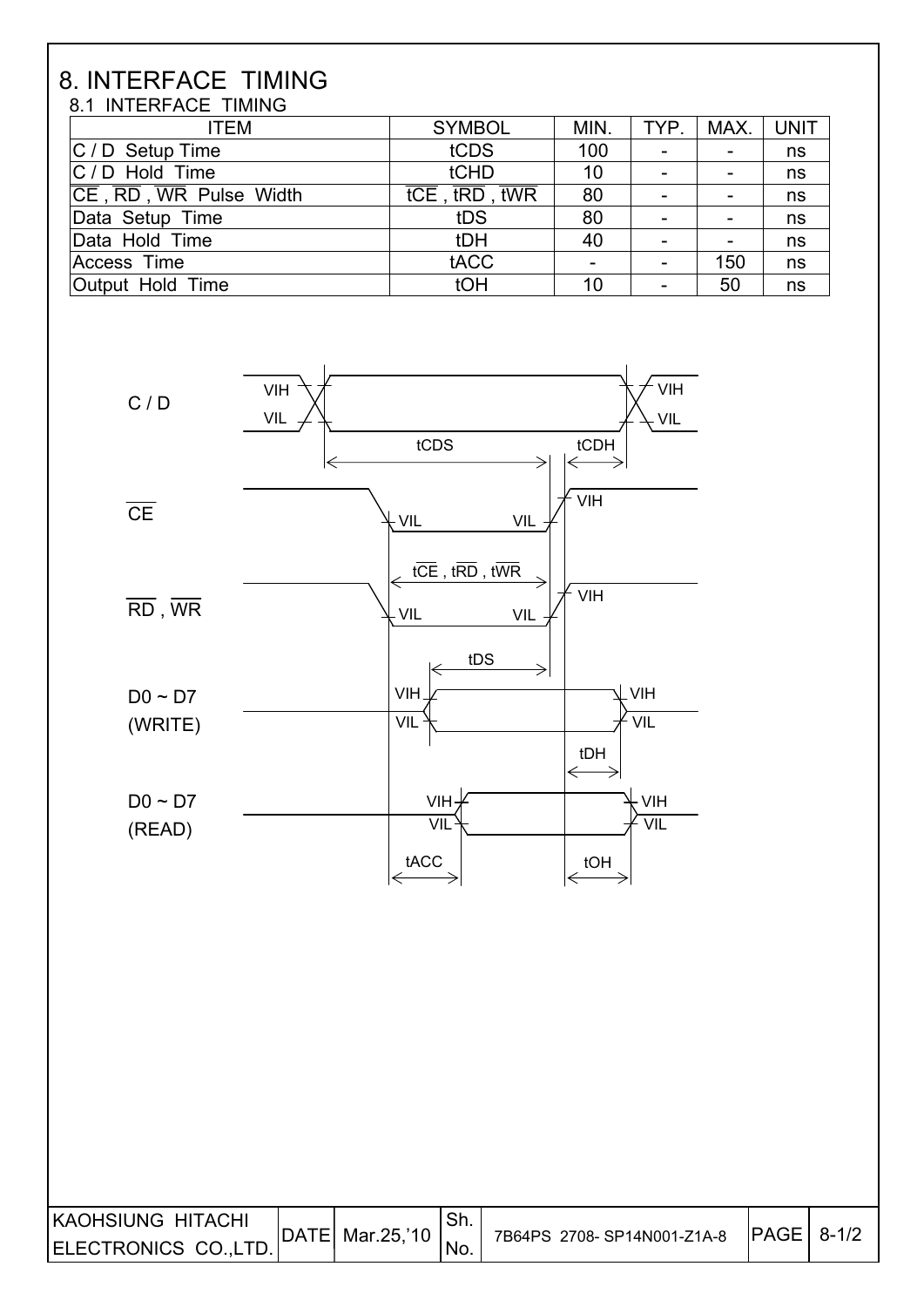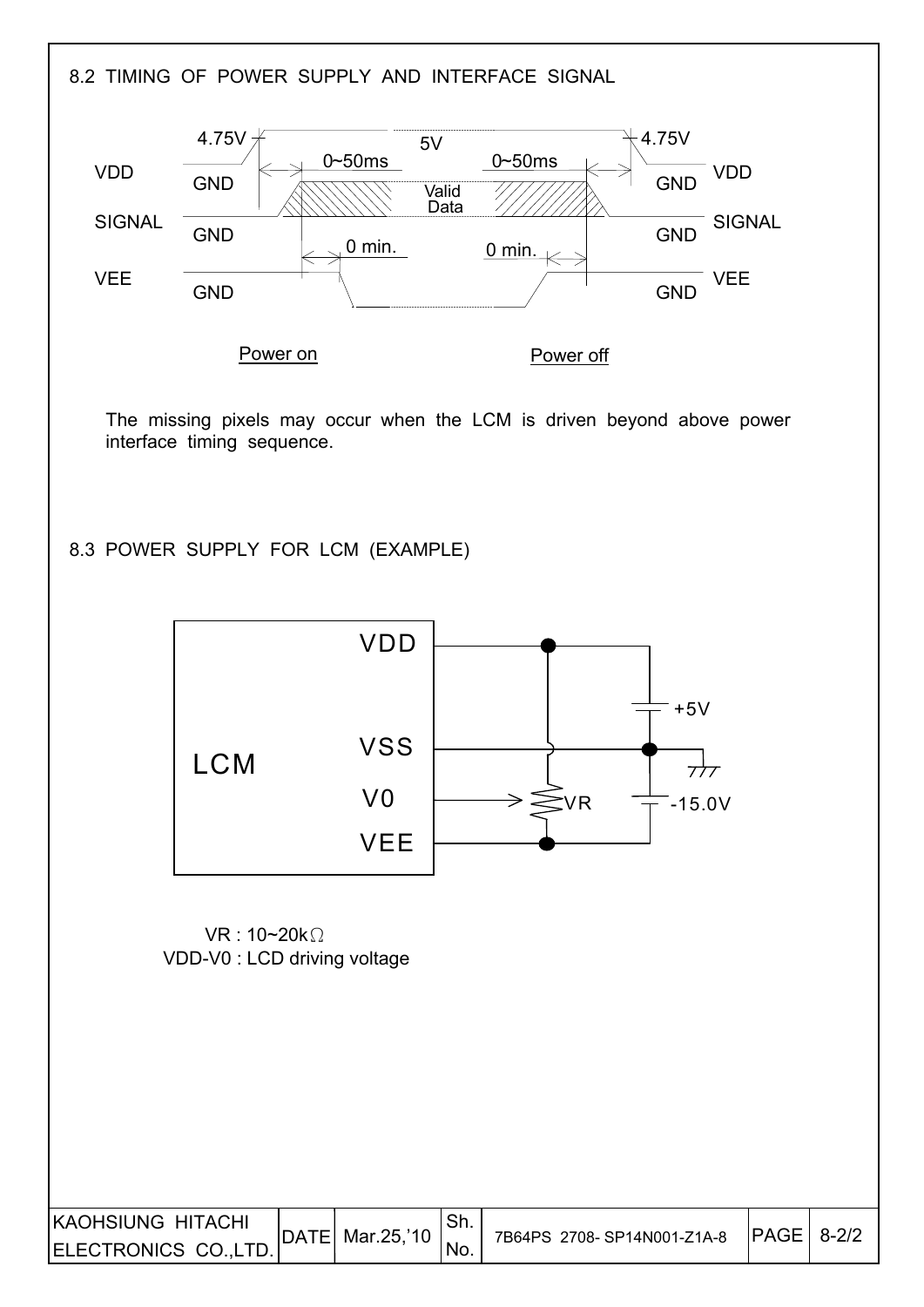#### 9. OUTLINE DIMENSIONS 9.1 OUTLINE DIMENSIONS

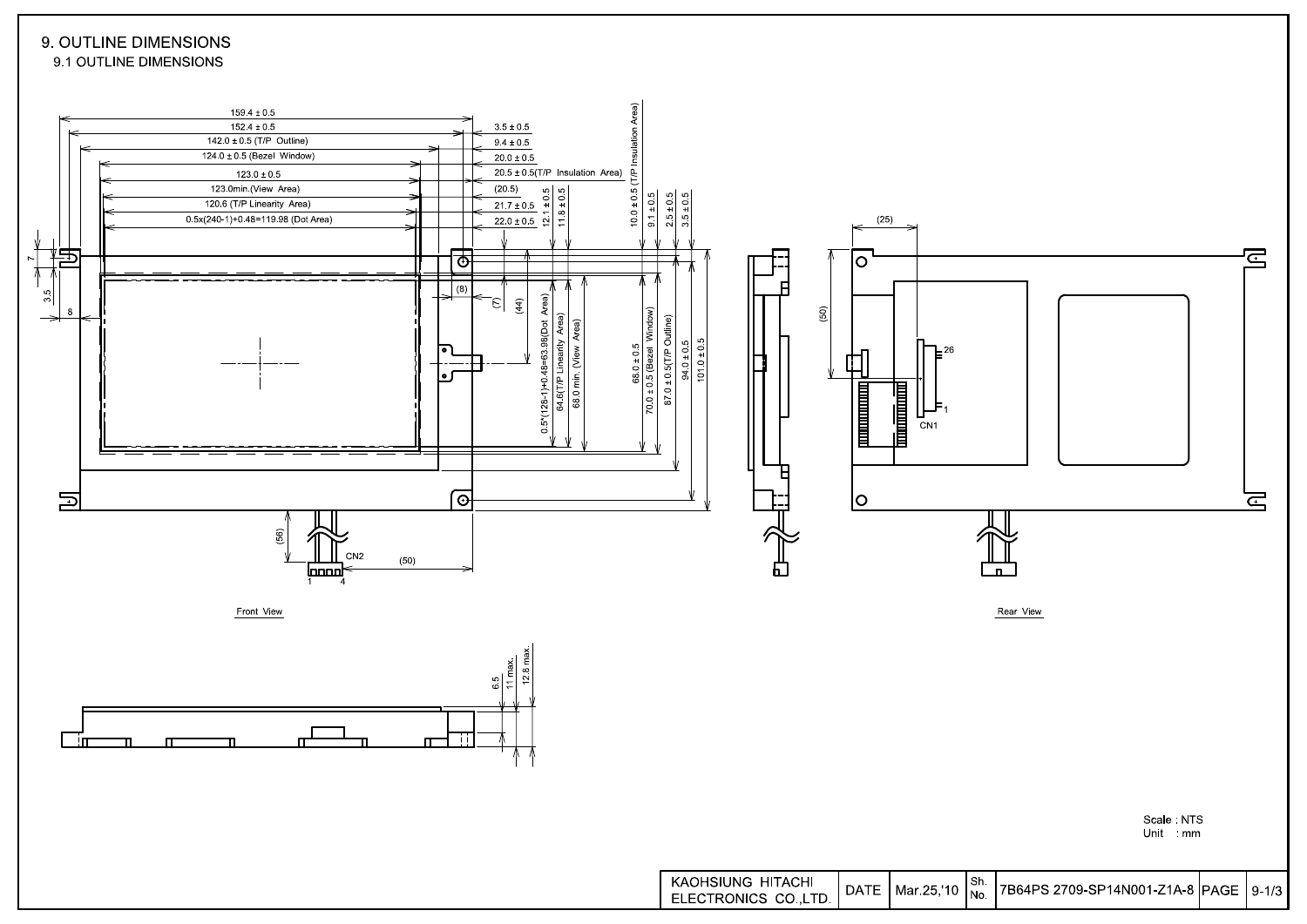

 $0.5$ 

0.48

乁

I I

 $\overline{\phantom{a}}$ 



| KAOHSIUNG HITACHI     | DATE | Mar.25,'10 | Sh. | 7B64PS 2709-SP14N001-Z1A-8 | <b>PAGE</b> | $9 - 2/3$ |
|-----------------------|------|------------|-----|----------------------------|-------------|-----------|
| ELECTRONICS CO., LTD. |      |            | No. |                            |             |           |
|                       |      |            |     |                            |             |           |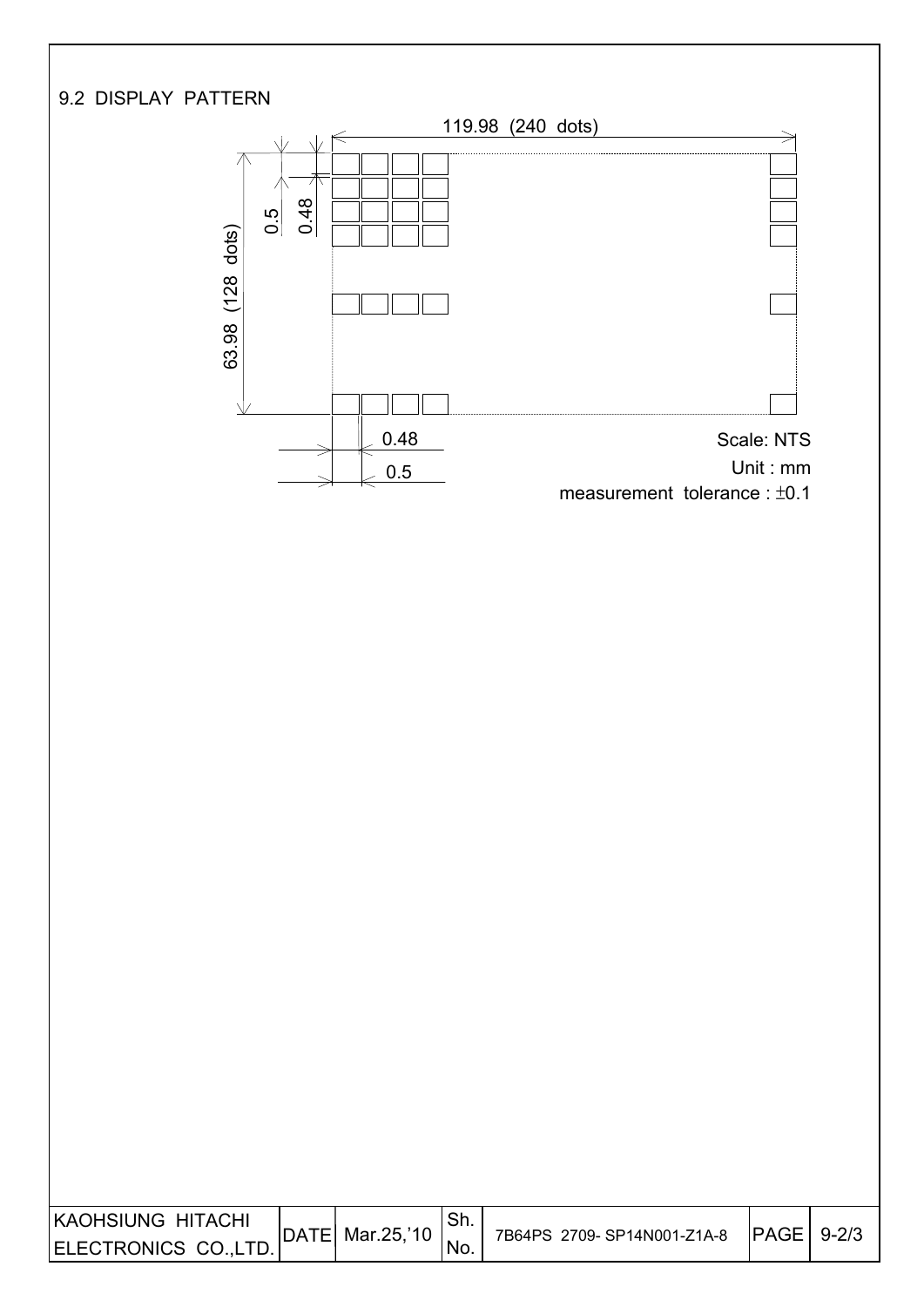#### 9.3 INTERNAL PIN CONNECTION

I

I

#### CN1 : pitch 1.0mm 26pins connector Suitable connector Molex : 52207-2690

| Suitable connector Molex 32207-2090<br>PIN No. | <b>SYMBOL</b>            | <b>FUNCTION</b>                           |
|------------------------------------------------|--------------------------|-------------------------------------------|
| 1                                              | VSS(0V)                  | Ground                                    |
| $\overline{2}$                                 | $VDD(+5V)$               | Power supply for logic                    |
| $\mathfrak{S}$                                 | V0(Input)                | Power supply for LCD drive                |
| $\overline{4}$                                 | C/D                      | WR="L": C/D="H" command write             |
|                                                |                          | C/D="L" data write                        |
|                                                |                          | RD="L": C/D="H" status read               |
|                                                |                          | C/D="L" data read                         |
| 5                                              | $\overline{\mathsf{WR}}$ | data write (data write at "L")            |
| 6                                              | $\overline{RD}$          | data read (read data at "L")              |
| $\overline{7}$                                 | D <sub>B</sub> 0         |                                           |
| 8                                              | DB1                      |                                           |
| 9                                              | DB <sub>2</sub>          |                                           |
| 10                                             | DB <sub>3</sub>          | Data bus                                  |
| 11                                             | DB4                      |                                           |
| 12                                             | DB <sub>5</sub>          |                                           |
| 13                                             | DB <sub>6</sub>          |                                           |
| 14                                             | DB <sub>7</sub>          |                                           |
| 15                                             | CE                       | Chip enable $(\overline{CE}$ must be "L") |
| 16                                             | <b>RET</b>               | Reset                                     |
| 17                                             | <b>VEE</b>               | Power supply for LCD drive                |
| 18                                             | D.OFF                    | VDD/Display, GND/Display off              |
| 19                                             | F/S                      | Character font select: F/S="H" 6*8Font    |
|                                                |                          | F/S="L" 8*8Font                           |
| 20                                             | P/N                      | Display mode reverse.                     |
| 21                                             | <b>NC</b>                | No connection                             |
| 22                                             | <b>NC</b>                | No connection                             |
| 23                                             | Y2                       | Analog signal digitizer bottom            |
| 24                                             | X1                       | Analog signal digitizer right             |
| 25                                             | Y1                       | Analog signal digitizer upper             |
| 26                                             | X2                       | Analog signal digitizer left              |

CN2 : JAE IL-G-4S-S3C2-SA

| PIN No. | <b>SYMBOL</b>  | <b>FUNCTION</b>       |
|---------|----------------|-----------------------|
|         | VCFL-          | <b>ICFL Ground</b>    |
|         | N <sub>C</sub> | <b>INO</b> Connection |
| 3       | N <sub>C</sub> | <b>INO</b> Connection |
| 4       | VCFL+          | Power supply for CFL  |

| IKAOHSIUNG HITACHI   |                  | JII. |                            |                |  |
|----------------------|------------------|------|----------------------------|----------------|--|
| ELECTRONICS CO.,LTD. | DATE Mar. 25,'10 | 'No. | 7B64PS 2709-SP14N001-Z1A-8 | $ PAGE  9-3/3$ |  |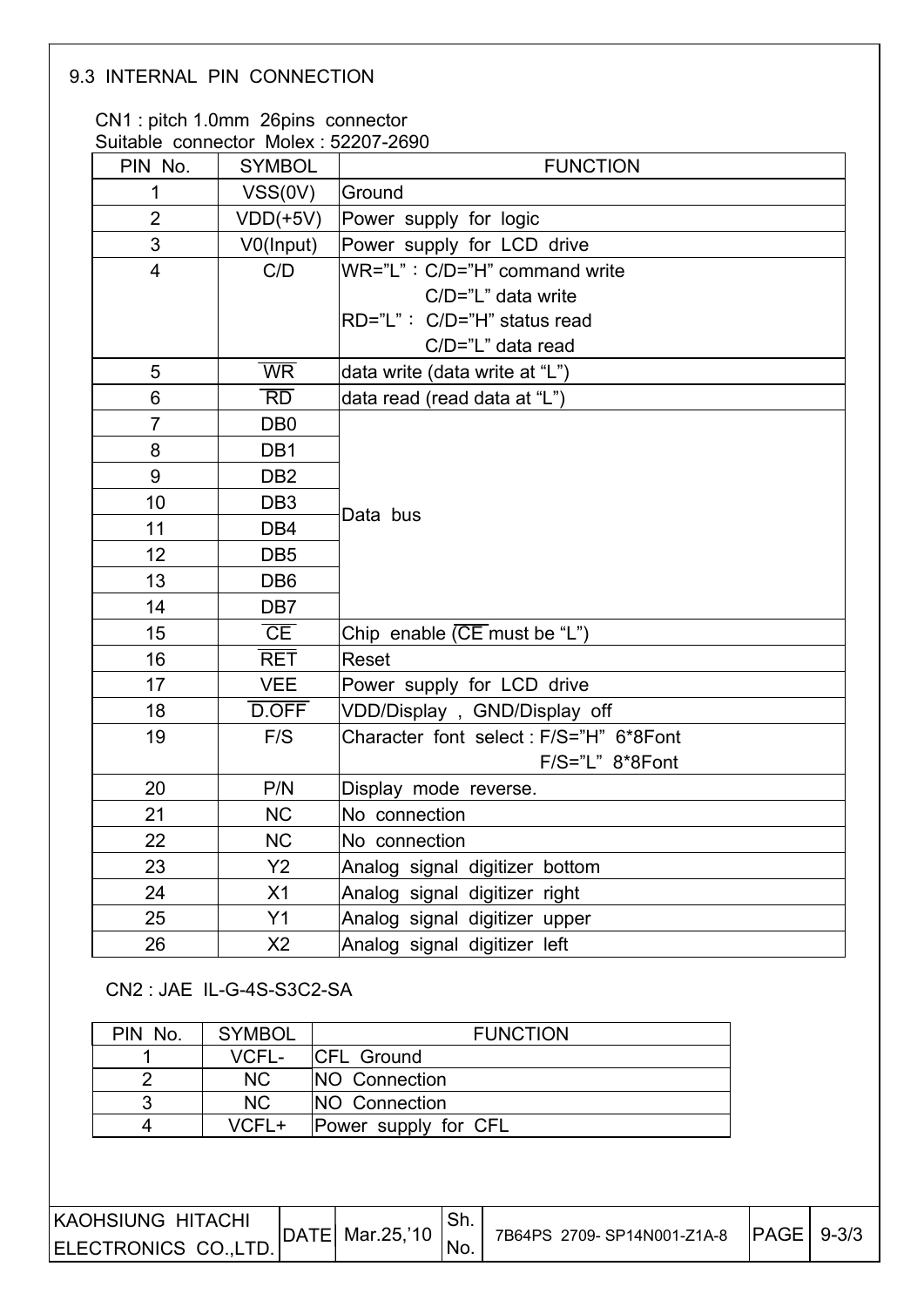## 10. APPEARANCE STANDARD

- 10.1 APPEARANCE INSPECTION CONDITIONS (IN THE EFFECTIVE VIEWING AREA) VISUAL INSPECTION SHOULD BE UNDER THE FOLLOWING CONDITION.
	- (1) In the dark room.
	- (2) With CFL panel lighted with prescribed inverter circuit.
	- (3) With eye to LCD distance is 25cm.
	- (4) Viewing angle within 45 degrees from the perpendicular to the center LCD.



- 10.2 DEFINITION OF EACH ZONE
	- A zone : Within the viewing area specified at page 9-1/3 of this document.
	- B zone : Area between the outline of LCM and the effective area specified at page 9-1/3 of this document.

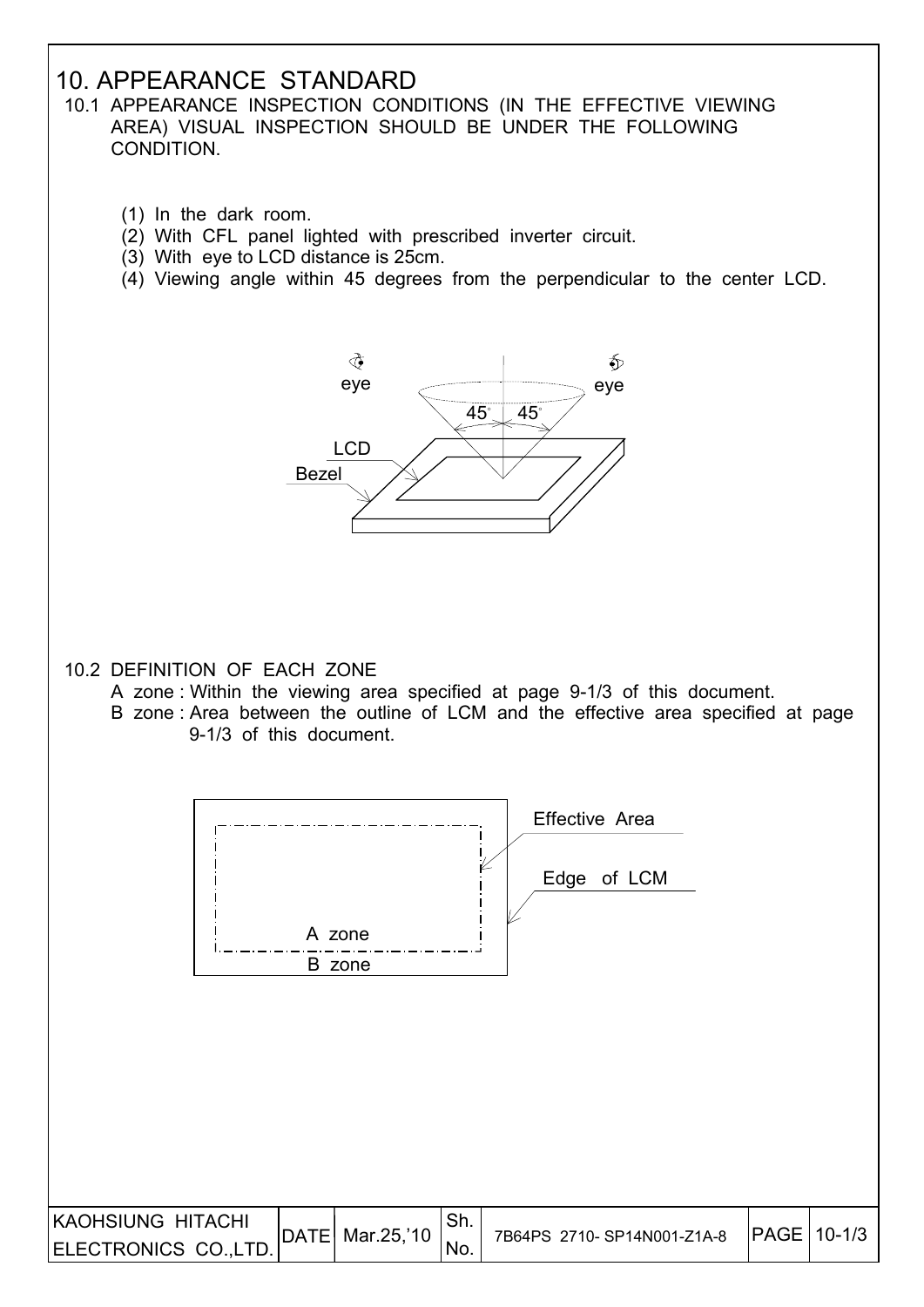#### 10.3 APPEARENCE SPECIFICATION

 $\overline{\phantom{a}}$ 

 \*) If a problem occurs in respect to any of these items , responsible of both parties (customer and HITACHI) will discuss in more detail.

| No. | <b>ITEM</b>                  |                                       |                                        | <b>CRITERIA</b>          |            |                | A              | B              |
|-----|------------------------------|---------------------------------------|----------------------------------------|--------------------------|------------|----------------|----------------|----------------|
|     | <b>Scratches</b>             | Distinguished one is not acceptable   |                                        |                          |            |                | $\ast$         |                |
|     |                              |                                       | (To be judged by HITACHI limit sample) |                          |            |                |                |                |
|     | Dent                         | Same as above                         |                                        |                          |            |                | $\ast$         |                |
|     | <b>Wrinkles in Polarizer</b> | Same as above                         |                                        |                          |            |                | $\ast$         |                |
|     | <b>Bubbles</b>               | Average Diameter                      |                                        |                          |            | Maximum Number |                |                |
|     |                              | D(mm)                                 |                                        |                          | Acceptable |                |                |                |
|     |                              |                                       | $D \leq 0.2$                           |                          | Ignore     |                |                |                |
|     |                              | $0.2 < D \le 0.3$                     |                                        |                          |            | 12             | $\Omega$       |                |
|     |                              | $0.3 \le D \le 0.5$                   |                                        |                          | 3          |                |                |                |
|     |                              | 0.5 < D                               |                                        |                          | None       |                |                |                |
|     | Stains,                      |                                       |                                        | Filamentous              |            |                |                |                |
|     | Foreign                      | Length                                | <b>Width</b>                           |                          |            | Maximum Number | $\Omega$       |                |
|     | Materials,                   | L(mm)                                 | W/mm)                                  |                          |            | Acceptable     |                |                |
|     | Dark Spot                    | $L \leq 2.0$<br>$L \le 3.0$           | $0.03\!<\!W\!\leq\!0.05$               | $W \le 0.03$             |            | Ignore<br>6    |                |                |
|     |                              |                                       | 0.05 < W                               |                          |            | Judged by      |                |                |
| L   |                              |                                       |                                        |                          |            | "round" shape  |                |                |
|     |                              |                                       |                                        | <b>ROUND</b>             |            |                |                |                |
|     |                              | Average Diameter                      | Maximum Number                         |                          |            | Minimum        |                |                |
| C   |                              | D(mm)                                 | Acceptable                             |                          |            | Space          |                |                |
|     |                              | D < 0.2                               | Ignore                                 |                          |            |                |                |                |
|     |                              | $0.2 \leq D < 0.33$                   | 8                                      |                          |            | 10mm           |                |                |
|     |                              | $0.33 \leq D$                         | None                                   |                          |            |                |                |                |
| D   |                              | Total                                 | Filamentous + Round = 10               |                          |            |                |                |                |
|     |                              | Those wiped out easily are acceptable |                                        |                          |            |                | $\mathcal{O}$  | $\mathcal{O}$  |
|     | Color Tone                   | To be judged by HITACHI limit sample  |                                        |                          |            |                | $\overline{O}$ | $\blacksquare$ |
|     | Color Uniformity             | Same as above                         |                                        |                          |            |                | $\overline{O}$ |                |
|     | Pinhole                      | Average Diameter                      |                                        |                          |            | Maximum Number |                |                |
|     |                              | D(mm)                                 |                                        |                          | Acceptable |                |                |                |
|     |                              | $D\!\leq\!0.15$                       |                                        |                          | Ignore     |                |                |                |
|     |                              | $0.15 < D \le 0.3$                    |                                        |                          |            | 10             |                |                |
|     |                              |                                       | $C \leq 0.015$                         |                          |            | Ignore         |                |                |
|     | Contrast                     | Average                               | Contrast                               | Maximum                  |            | Minimum        | $\Omega$       |                |
|     | Irregularity                 | <b>Diameter</b>                       |                                        | Number                   |            | Space          |                |                |
|     | (Spot)                       | D(mm)<br>$D \leq 0.25$                | To be                                  | Acceptable<br>Ignore     |            |                |                |                |
|     |                              | $0.25 < D \le 0.35$                   | judged by                              | 10                       |            | 20mm           |                |                |
|     |                              | $0.35\!<\!D\!\leq\!0.5$               | <b>HITACHI</b>                         | $\overline{\mathcal{L}}$ |            | 20mm           |                |                |
|     |                              | 0.5 < D                               |                                        | None                     |            |                |                |                |
|     |                              |                                       |                                        |                          |            |                |                |                |
|     |                              |                                       |                                        |                          |            |                |                |                |
|     |                              |                                       |                                        |                          |            |                |                |                |
|     |                              |                                       |                                        |                          |            |                |                |                |
|     |                              |                                       |                                        |                          |            |                |                |                |
|     |                              |                                       |                                        |                          |            |                |                |                |

| KAOHSIUNG HITACHI     | DATE  Mar.25,'10_ |     |                            | <b>IPAGE 10-2/3</b> |  |
|-----------------------|-------------------|-----|----------------------------|---------------------|--|
| ELECTRONICS CO., LTD. |                   | NO. | 7B64PS 2710-SP14N001-Z1A-8 |                     |  |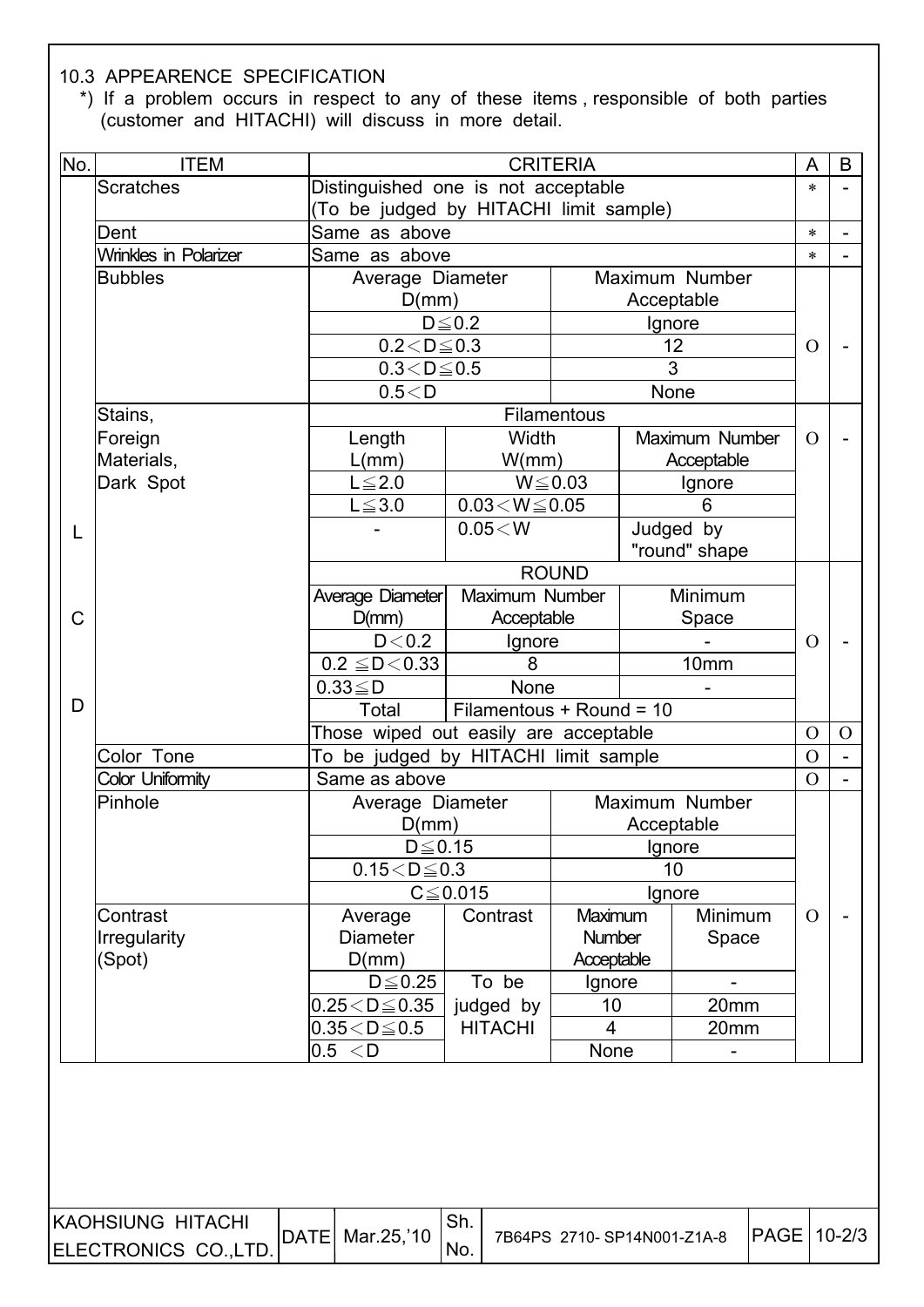| No. | ITEM                               |                                     | <b>CRITERIA</b>         |                                 |                  |   |  |  |
|-----|------------------------------------|-------------------------------------|-------------------------|---------------------------------|------------------|---|--|--|
|     | Contrast<br>Irregularity<br>(Line) | Width<br>W/mm)                      | Length<br>L/mm)         | Maximum<br>Number<br>Acceptable | Minimum<br>Space |   |  |  |
|     | (Filamentous)                      | $W \le 0.25$                        | $L \leq 1.2$            |                                 | 20 <sub>mm</sub> |   |  |  |
| С   |                                    | $W \le 0.2$                         | $\textrm{L}\!\leq\!1.5$ | 3                               | 20 <sub>mm</sub> | 0 |  |  |
| D   |                                    | $W \le 0.15$                        | $L \leq 2.0$            | 3                               | 20mm             |   |  |  |
|     |                                    | $W \le 0.1$                         | $L \leq 3.0$            | 4                               | 20mm             |   |  |  |
|     |                                    |                                     | Total                   |                                 | 6                |   |  |  |
|     | Rubbing Scratch                    | be judged by HITACHI standard<br>То |                         |                                 |                  |   |  |  |

| No. | <b>ITEM</b>              | <b>CRITERIA</b>   |                              |                           |  |
|-----|--------------------------|-------------------|------------------------------|---------------------------|--|
|     | Dark Spots, White Spots  |                   | Average Diameter D(mm)       | Maximum Number Acceptable |  |
| C   | Foreign Materials (Spot) |                   | $D \leq 0.4$                 | Ignore                    |  |
| F   |                          |                   | D > 0.4                      | None                      |  |
| L   |                          |                   | Width $W(mm)$ Length $L(mm)$ | Maximum Number            |  |
|     |                          |                   |                              | acceptable                |  |
| B   | Foreign Materials (Line) | $W \le 0.2$       | L < 2.5                      | $\leq$ 1                  |  |
|     |                          | $W \le 0.2$       | L > 2.5                      | None                      |  |
| L   |                          | W > 0.2           | -                            | <b>None</b>               |  |
|     |                          |                   | Width $W(mm)$ Length $L(mm)$ | Maximum Number            |  |
|     |                          |                   |                              | Acceptable                |  |
|     | <b>Scratches</b>         | $W \le 0.1$       |                              | Ignore                    |  |
|     |                          | $0.1 < W \le 0.2$ | $L \le 11.0$                 | $\leq$ 1                  |  |
|     |                          | $0.1 < W \le 0.2$ | $L \ge 11.0$                 | None                      |  |
|     |                          | W > 0.2           | -                            | None                      |  |



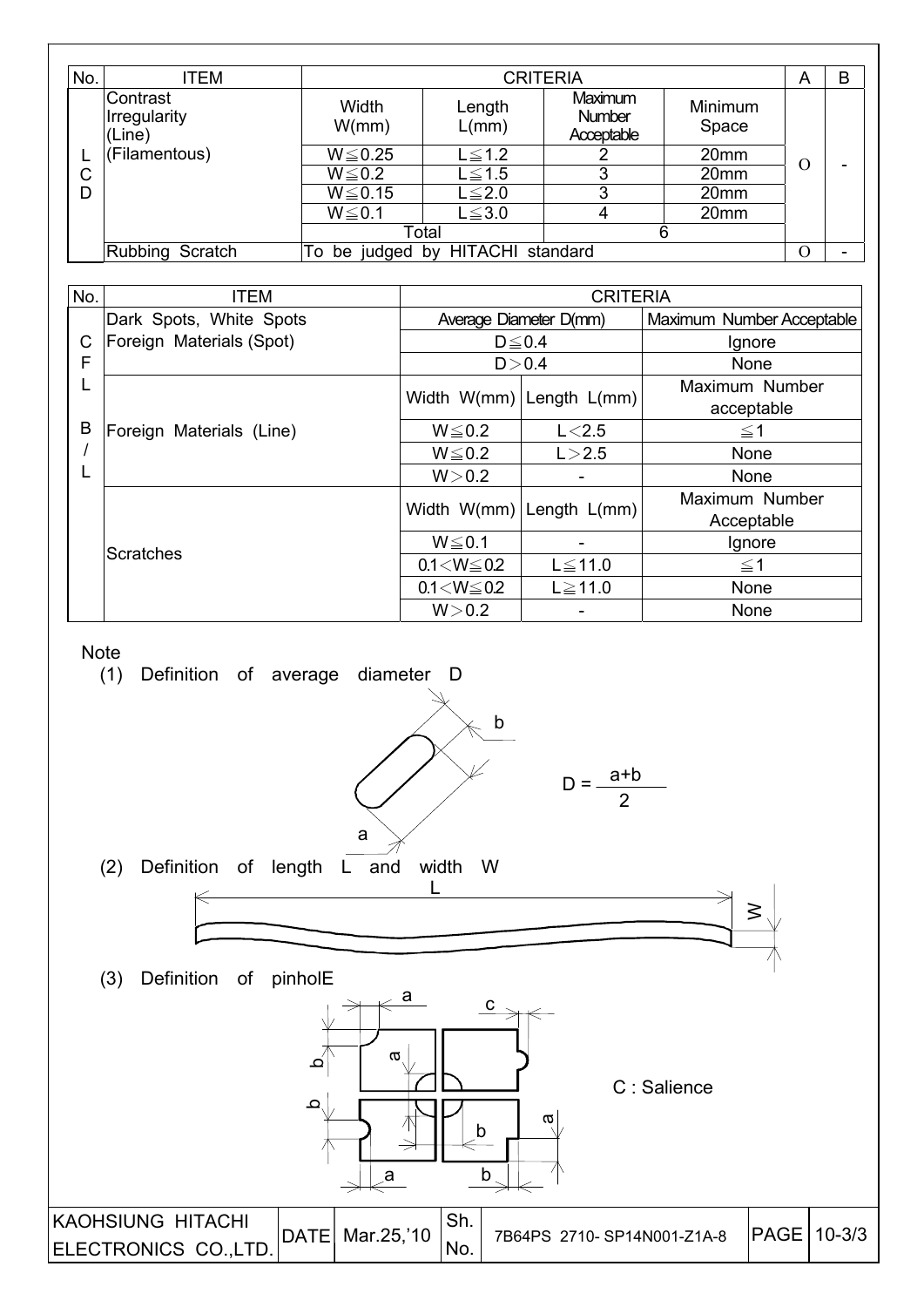## 11. PRECAUTION IN DESIGN

- 11.1 LC DRIVING VOLTAGE (VEE) AND VIEWING ANGLE RANGE. Setting VEE out of the recommended condition will be a cause for a change of viewing angle range.
- 11.2 CAUTION AGAINST STATIC CHARGE As this module is provided with C-MOS LSI, the care to take such a precaution as grounding the operator's body is required when handling it.
- 11.3 POWER ON SEQUENCE

 Input signals should not be applied to LCD module before power supply voltage is applied and reaches to specified voltage  $(5V±0.5%)$ .

 If above sequence is not kept, C-MOS LSI of LCD modules may be damaged due to latch up problem.

11.4 PACKAGING

 $\overline{\phantom{a}}$ 

 (1) No. leaving product is preferable in the place of high humidity for a long period of time.

For their storage in the place where temperature is  $35^{\circ}$  or higher, special care to prevent them from high humidity is required.

 A combination of high temperature and high humidity may cause them polarization degradation as well as bubble generation and polarizer peel-off.

 Please keep the temperature and humidity within the specified range for use and storage.

- (2) Since upper/bottom polarizers tend to be easily damaged, they should be handled full with care so as not to get them touched, pushed or rubbed.
- (3) As the adhesives used for adhering upper/bottom polerizers are made of organic substances which will be deteriorated by a chemical reaction with such chemicals as acetone toluene. ethanol and isopropyl alcohol.

 The following solvents are recommended for use: normal hexane

please contact us when it is necessary for you to use chemicals.

 (4) Lightly wipe to clean the dirty surface with absorbent cotton waste or other soft material like chamois , soaked in the chemicals recommended without scrubbing it hardly.

 To prevent the display surface from damage and keep the appearance in good state, it is sufficient, in general, to wipe it with absorbent cotton.

- (5) Immediately wipe off saliva or water drop attached on the display area because its long period adherence may cause deformation or faded color on the spot.
- (6) Fogy dew deposited on the surface and contact terminals due to coldness will be caused for polarizer damage, stain and dirt on product. When necessary to take out the products form some place at low temperature for test, etc. It is required for them to be warmed up in a container once at the temperature higher than that of room.
- (7) Touching the display area and contact terminals with bare hands and contaminating them are prohibited, because the stain on the display area and poor insulation between terminals are often caused by being touched by bare hands. (There are some cosmetics detrimental to polarizers.)

| <b>IKAOHSIUNG HITACHI</b> | DATE  Mar.25,'10 | 'Sh. | 7B64PS 2711-SP14N001-Z1A-8 | <b>IPAGE 11-1/2</b> |  |
|---------------------------|------------------|------|----------------------------|---------------------|--|
| ELECTRONICS CO., LTD.     |                  | 'No. |                            |                     |  |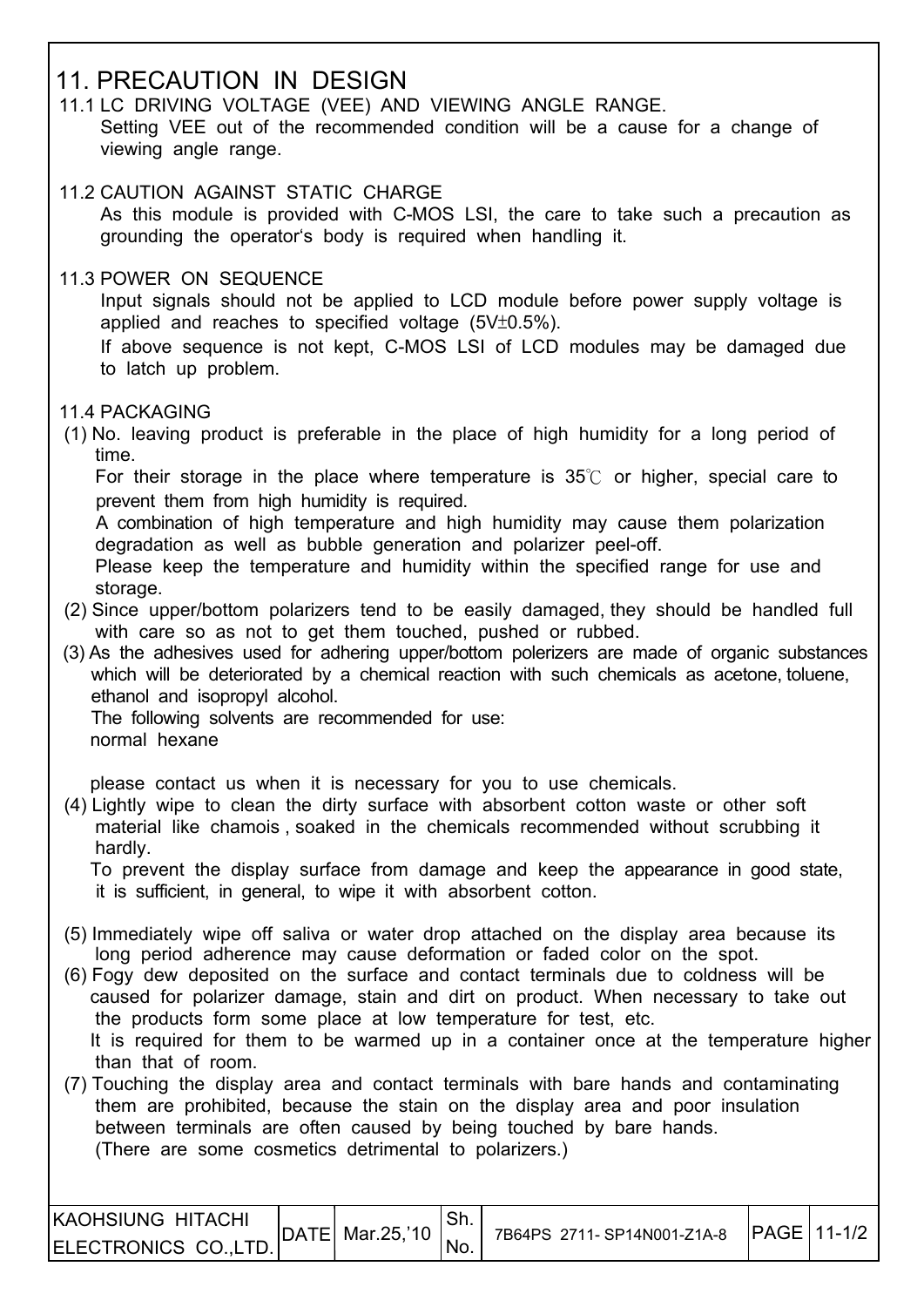(8) In general the quality of glass is fragile so that it tends to be cracked or chipped in handling, specially on its periphery. be careful not to give it sharp shock caused by dropping down, etc.

#### 11.5 CAUTION FOR OPAERATION

- (1) It is an indispensable condition to drive LCD's within the specified voltage limit since the higher voltage than the limit causes the shorter LCD life. An electrochemical reaction due to direct current causes LCD's undesirable deterioration, so that the use of direct current driver should be avoided.
- (2) Response time will be extremely delayed at lower temperature than the operating temperature range and on the other hand at higher temperature LCD's show dark bull color in them.

 however those phenomena do not mean malfunction or out of order with LCD's which will come back in the specified operating temperature range.

- (3) If the display area is pushed hard during operating, some font will be abnormally displayed but it resumes normal condition after turning off once.
- (4) A slight dew depositing on terminals is a cause for electorochemical reaction resulting in terminal open circuit.

Usage under the relative condition of  $40^{\circ}$  50%RH or less is required.

#### 11.6 STORAGE

 In case of storing for a long period of time (for instance,for years) for the purpose of replacement use , the following ways area recommended.

- (1) Storage in a polyethylene bag with the opening sealed so as not to enter fresh air outside in it , and with no desiccant.
- (2) Placing in a dark place where neither exposure to direct sunlight nor light is , keeping temperature in the range from  $0^{\circ}$  to  $35^{\circ}$ .
- (3) Storage with no touch on polarizer surface by anything else. (It is not recommended to store them as they have been contained in the inner container at the time of delivery from us.)

#### 11.7 SAFETY

- (1) It is recommendable to crash damage or unnecessary LCD's into pieces and wash off liquid crystal by either of solvents such as acetone and ethanol , which should be burned up later.
- (2) When any liquid leaked out of a damage glass call comes in contact with your hands, please wash it off well with soap and water.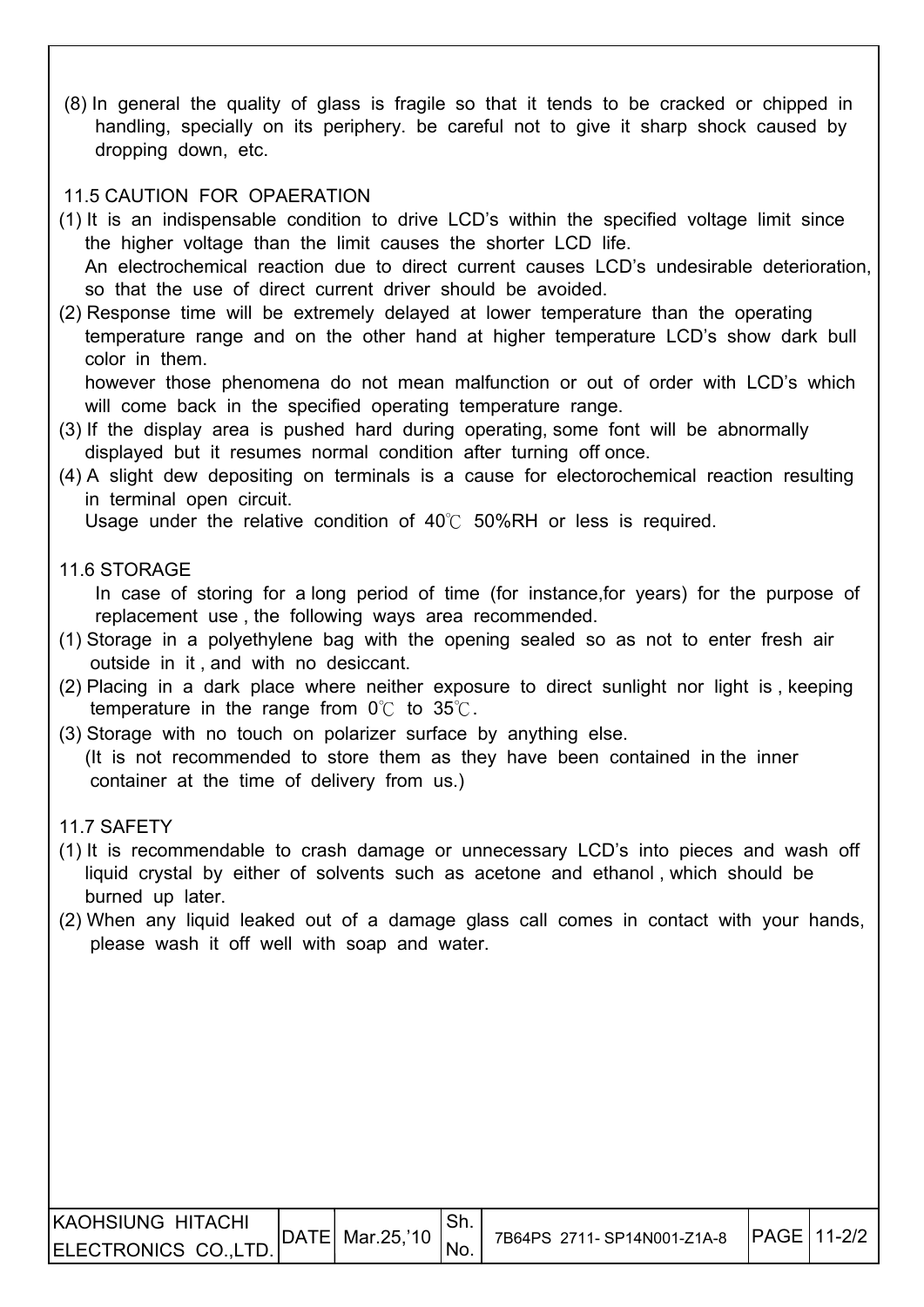# 12. DESIGNATION OF LOT MARK

12.1 Lot mark

Lot mark is consisted of 4 digits number.



| <b>YEAR</b> | <b>FIGURE IN</b><br><b>LOT MARK</b> |
|-------------|-------------------------------------|
| 2010        | 0                                   |
| 2011        |                                     |
| 2012        | 2                                   |
| 2013        | 3                                   |
| 2014        |                                     |

Note 1 : Some products have alphabet at the end or the first.

|              | <b>FIGURE IN</b> |              | <b>FIGURE IN</b> |
|--------------|------------------|--------------|------------------|
| <b>MONTH</b> | <b>LOT MARK</b>  | <b>MONTH</b> | <b>LOT MARK</b>  |
| Jan.         | 01               | Jul.         | 07               |
| Feb.         | 02               | Aug.         | 08               |
| Mar.         | 03               | Sep.         | 09               |
| Apr.         | 04               | Oct.         | 10               |
| May          | 05               | Nov.         | 11               |
| Jun.         | 06               | Dec.         | 12               |

| <b>WEEK</b><br>(DAY IN<br><b>CALENDAR</b> | <b>FIGURE IN</b><br>LOT MARK |
|-------------------------------------------|------------------------------|
| $01 - 07$                                 |                              |
| $08 - 14$                                 | 2                            |
| $15 - 21$                                 | 3                            |
| $22 - 28$                                 | 4                            |
| 29~31                                     | 5                            |

#### 12.2 REVISION

| REV No. | ITEM                                             | <b>NOTE</b>    |
|---------|--------------------------------------------------|----------------|
|         | <b>CFL I/F Connector:</b><br>Mitsumi M63M83 - 04 |                |
| A       | <b>CFL I/F Connector:</b><br>JAE IL-G-4S-S3C2-SA | 7102T          |
| B       | M count IC change                                |                |
| C.      | <b>Controller IC Change</b>                      | <b>PCN0768</b> |

 12.3 LOCATION OF LOT MARK on the back side of LCM



T : Made in Taiwan.

| <b>KAOHSIUNG HITACHI</b> | DATE  Mar.25,'10 |                  | 7B64PS 2712-SP14N001-Z1A-8 | <b>IPAGE 12-1/1</b> |  |
|--------------------------|------------------|------------------|----------------------------|---------------------|--|
| ELECTRONICS CO., LTD.    |                  | <sup>I</sup> No. |                            |                     |  |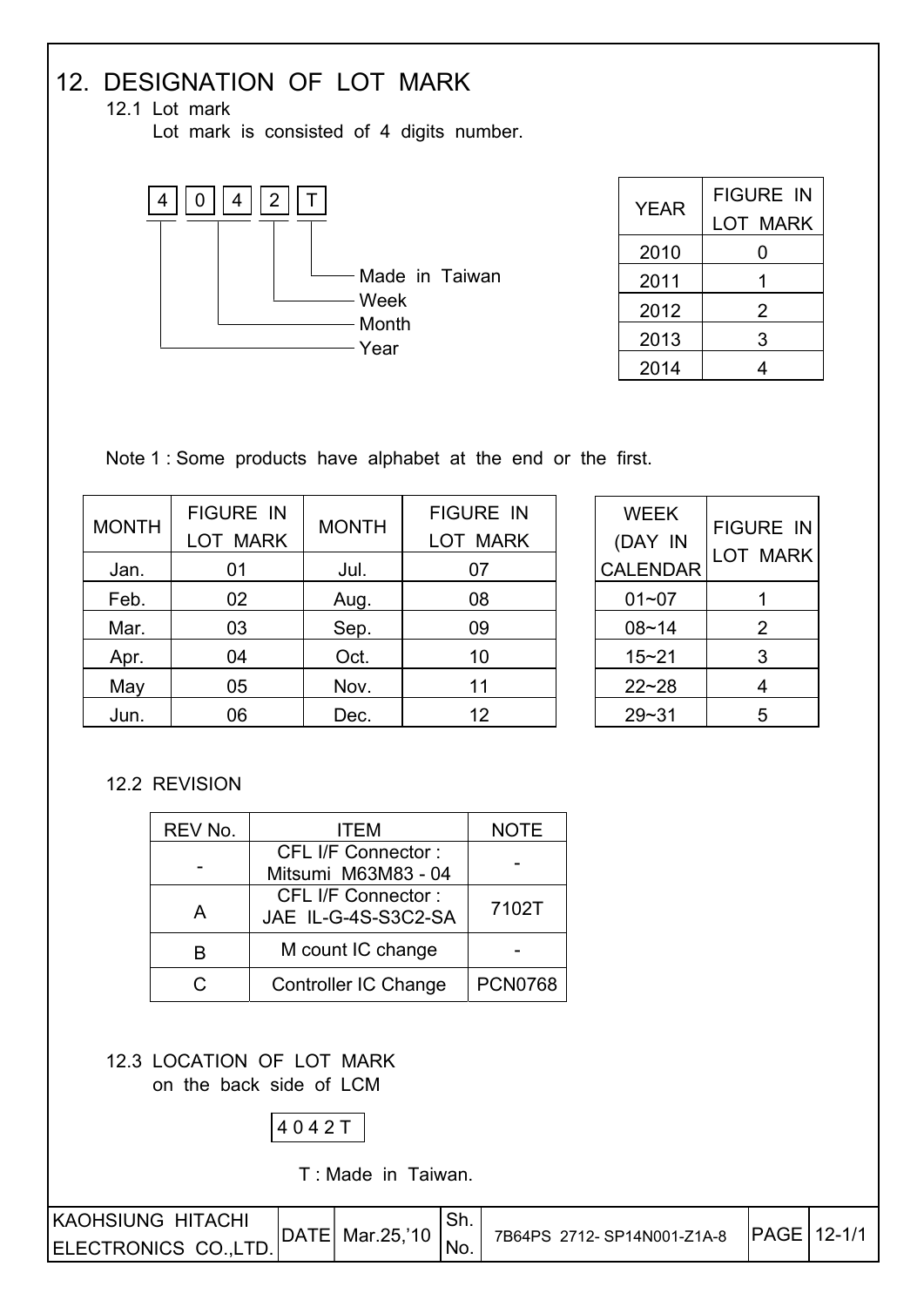## 13. PRECAUTION FOR USE

- 13.1 A limit sample should be provided by the both parties on an occasion when the both parties agreed its necessity. Judgment by a limit sample shall take effect after the limit sample has been established and confirmed by the both parties.
- 13.2 On the following occasions, the handling of the problem should be decided through discussion and agreement between responsible persons of the both parties.
	- (1) When a question is arisen in the specifications.
	- (2) When a new problem is arisen which is not specified in this specifications.
	- (3) When an inspection specifications change or operating condition change in customer is reported to HITACHI, and some problem is arisen in this specification due to the change.
	- (4) When a new problem is arisen at the customer's operating set for sample evaluation in the customer site.

 The precaution that should be observed when handling LCM have been explained above. If any points are unclear or if you have any request , please contact HITACHI.

| KAOHSIUNG HITACHI     |                  |     |                            |                     |  |
|-----------------------|------------------|-----|----------------------------|---------------------|--|
| ELECTRONICS CO., LTD. | DATE  Mar.25,'10 | No. | 7B64PS 2713-SP14N001-Z1A-8 | <b>IPAGE 13-1/1</b> |  |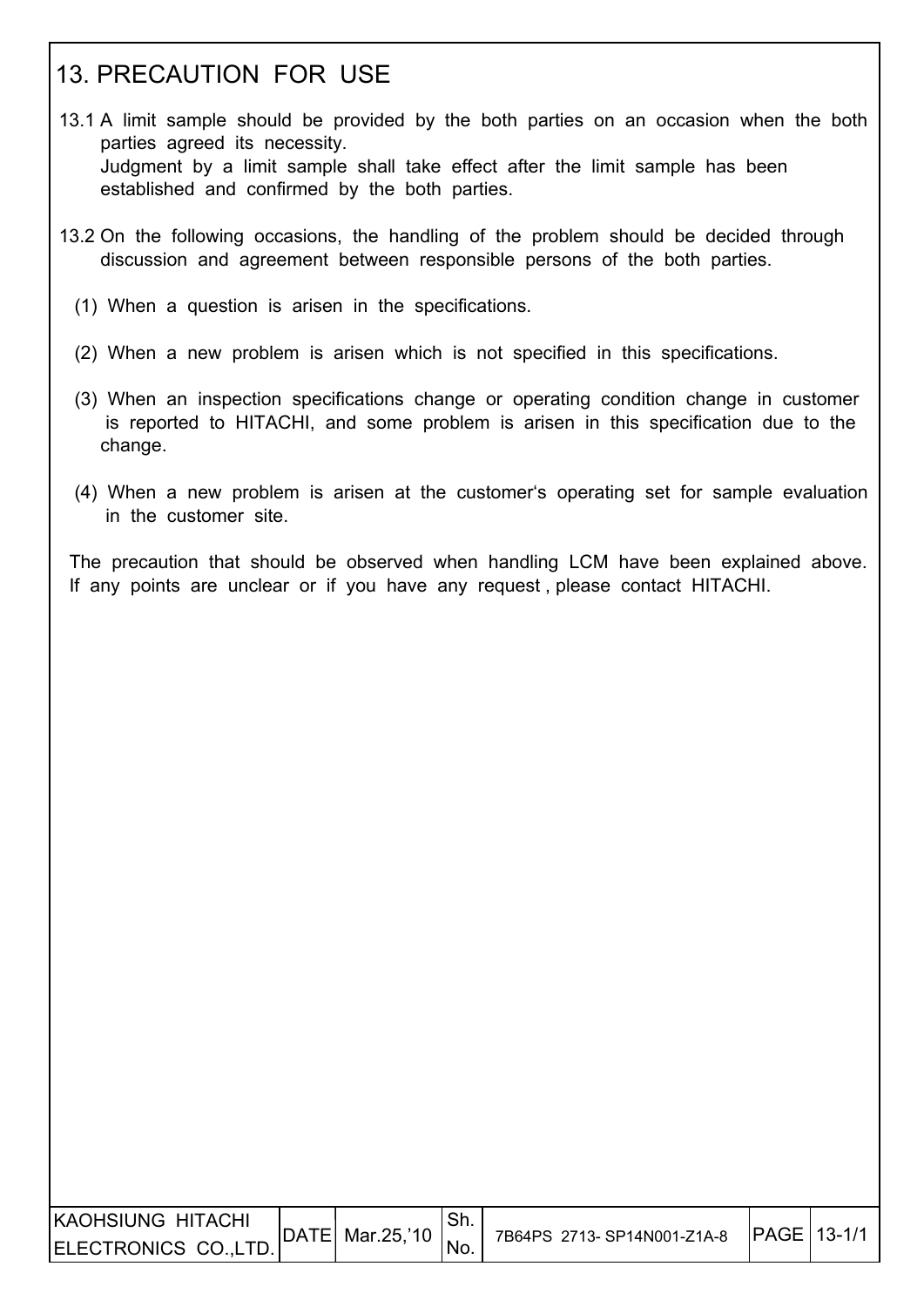# 14. TOUCH PANEL SPECIFICATION

## 14.1 RATINGS

I

I

I

I

#### 14.1.1 ABSOLUTE MAXIMUM RATINGS

| ITFM                     | <b>SPECIFICATION</b>            | <b>COMMENT</b> |
|--------------------------|---------------------------------|----------------|
| <b>Operating Voltage</b> | 7V)                             |                |
| Contact Current          | (20mA)                          | Without        |
| Operating Temperature    | $(0~55^{\circ}C$ 20~85%RH)      | Condensation   |
| Storage Temperature      | $(-20-70^{\circ}C \ 20-85\%RH)$ |                |

#### 14.1.2 OPERATING CONDITIONS

| ITEM                     | <b>SPECIFICATION</b> |
|--------------------------|----------------------|
| <b>Operating Voltage</b> | 5VDC                 |
| Contact Current          | 10 ~ 20 mA           |
| Actuation Force          | $1.2N$ max.          |

#### 14.2 MECHANICAL STRENGTH

#### 14.2.1 INPUT METHOD & ACTUATION FORCE

| <b>METHOD</b><br><b>INPUT</b> | <b>ACTUATION FORCE</b> | COMMENT              |
|-------------------------------|------------------------|----------------------|
| Pen                           | .2N max                | R0.8, Polyacetal Pen |

 14.2.2 SURFACE HARDNESS (2H MIN.)

#### 14.3 OPTICAL CHARACTERISTICS

14.3.1 TRANSPARENCY : (76% MIN.)

14.3.2 HAZE : (5% MAX.)

#### 14.4 ELECTRICAL CHARACTISTICS

#### 14.4.1 CONDUCTIVE RESISTANCE

| <b>TERMINAL</b> | <b>CONDUCTIVE RESISTANCE</b> |
|-----------------|------------------------------|
| $X1-X2$         | $(150~1300\Omega)$           |
| Y1-Y2.          | $(150~1300\Omega)$           |



#### 14.4.2 INSULATION RESISTINCE

| TFRMINAI | <b>INSULATION RESISTANCE</b> | <b>TESTING VOLTAGE</b> |
|----------|------------------------------|------------------------|
|          | $20\mathsf{M}\Omega$         | 25VDC                  |

#### 14.4.3 BOUNCE CHATTERING 10msec max.

| IKAOHSIUNG HITACHI   |                         |      |                            | <b>IPAGE 14-1/3</b> |  |
|----------------------|-------------------------|------|----------------------------|---------------------|--|
| ELECTRONICS CO.,LTD. | $ DATE $ Mar.25,'10 $ $ | 'No. | 7B64PS 2714-SP14N001-Z1A-8 |                     |  |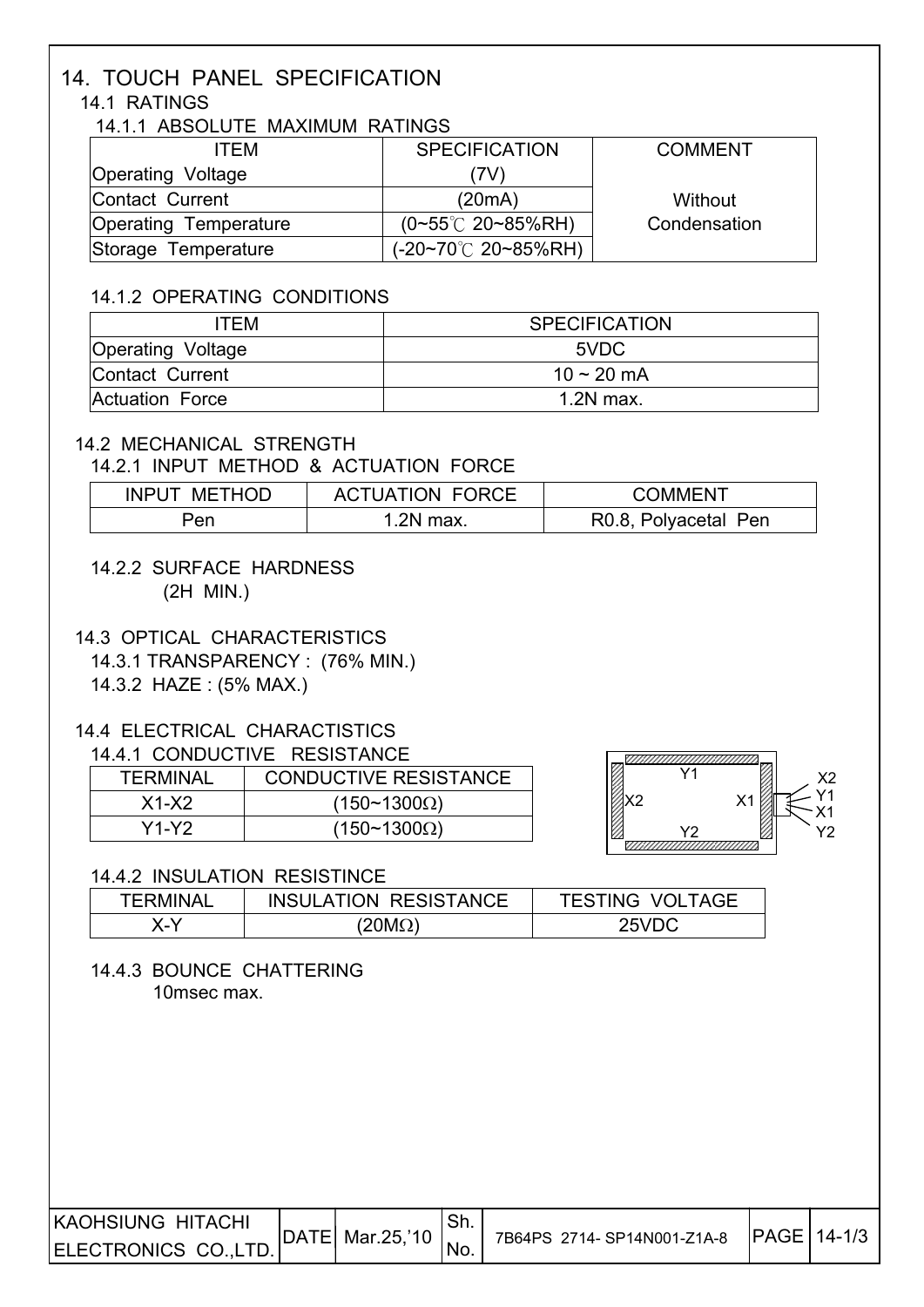